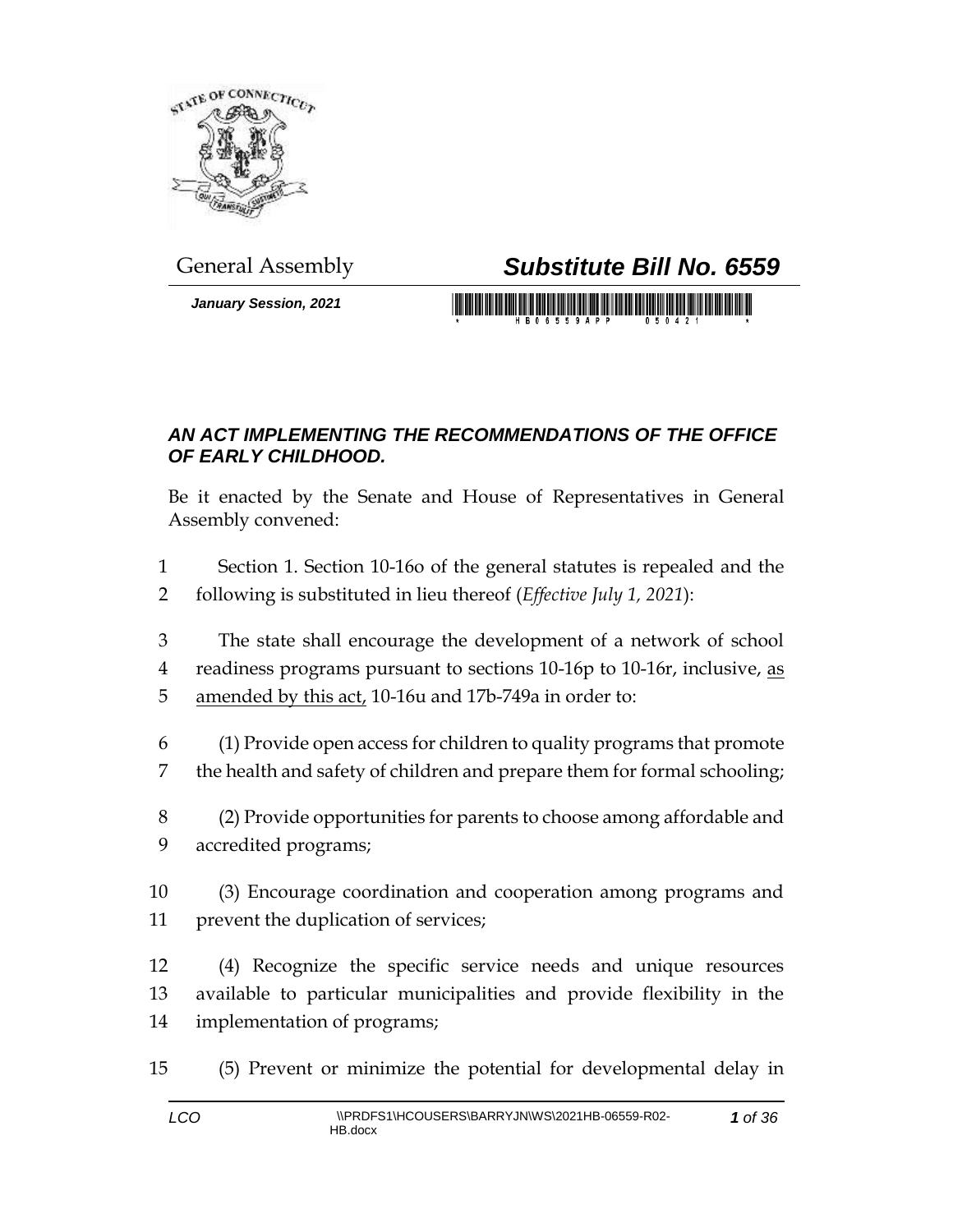children prior to their reaching the age of five;

(6) Enhance federally funded school readiness programs;

 (7) Strengthen the family through: (A) Encouragement of **[**parental involvement**]** family engagement and partnership in a child's development and education; and (B) enhancement of a family's capacity to meet the special needs of the children, including children with disabilities;

 (8) Reduce educational costs by decreasing the need for special education services for school age children and to avoid grade repetition;

 (9) Assure that children with disabilities are integrated into programs available to children who do not have disabilities; **[**and**]**

 (10) Improve the availability and quality of school readiness programs and their coordination with the services of child care 29 providers; and

 (11) Facilitate the racial, ethnic and socioeconomic diversity of the children, families and staff in school readiness programs.

 Sec. 2. Section 10-16p of the general statutes is repealed and the following is substituted in lieu thereof (*Effective July 1, 2021*):

 (a) As used in sections 10-16o to 10-16r, inclusive, as amended by this 35 act, 10-16u, 17b-749a and 17b-749c:

 (1) "School readiness program" means a nonsectarian program that (A) meets the standards set by the Office of Early Childhood pursuant to subsection (b) of this section and the requirements of section 10-16q, and (B) provides a developmentally appropriate learning experience of not less than four hundred fifty hours and one hundred eighty days for eligible children, except as provided in subsection (d) of section 10-16q;

 (2) "Eligible children" means children three and four years of age and children five years of age who are not eligible to enroll in school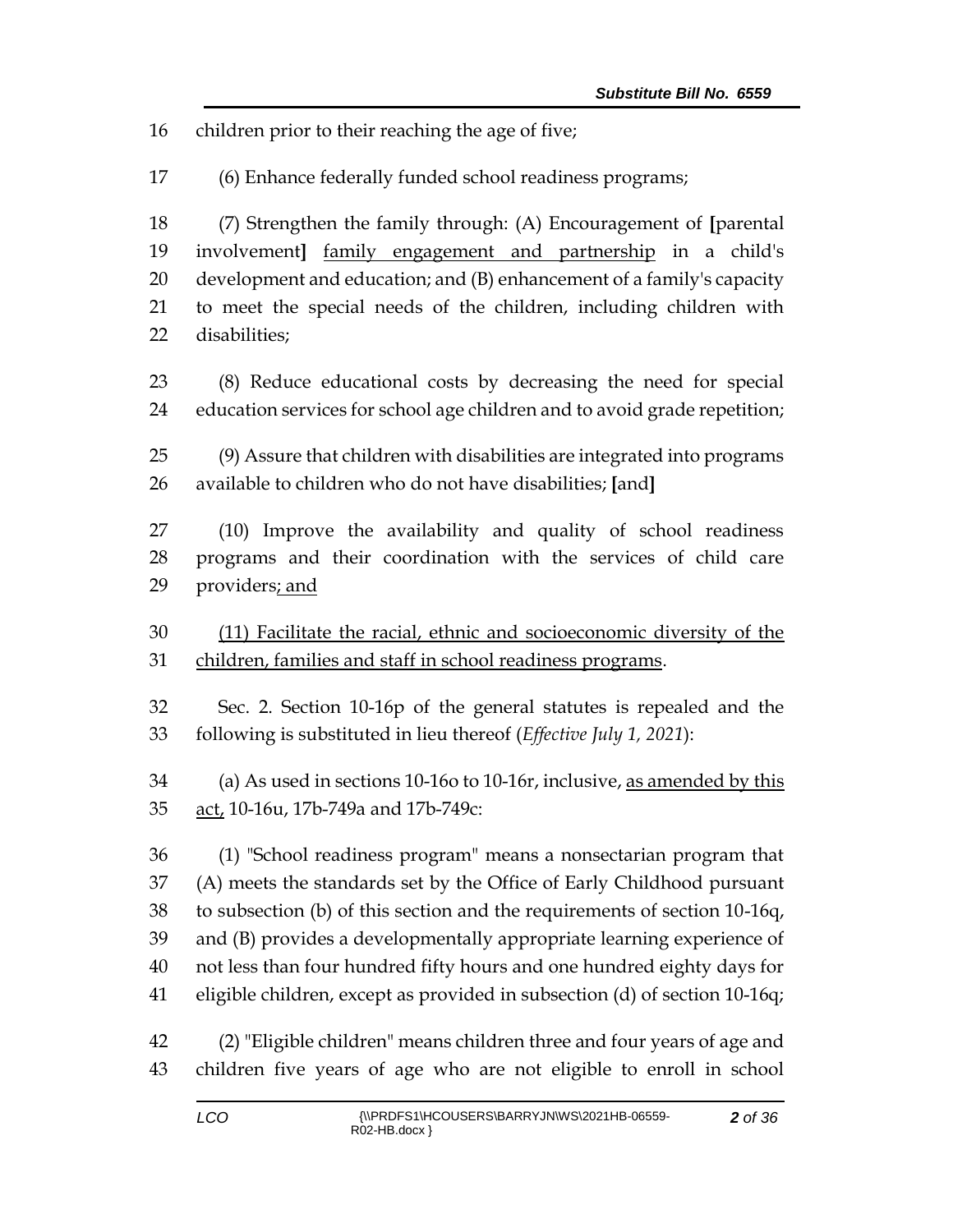pursuant to section 10-15c, or who are eligible to enroll in school and will attend a school readiness program pursuant to section 10-16t;

 (3) "Priority school" means a school in which forty per cent or more of the lunches served are served to students who are eligible for free or reduced price lunches pursuant to federal law and regulations, excluding such a school located in a priority school district pursuant to section 10-266p or in a former priority school district receiving a grant pursuant to subsection (c) of this section and, on and after July 1, 2001, excluding such a school in a transitional school district receiving a grant pursuant to section 10-16u;

 (4) "Severe need school" means a school in a priority school district pursuant to section 10-266p or in a former priority school district in which forty per cent or more of the lunches served are served to students who are eligible for free or reduced price lunches;

 (5) "Accredited" means accredited by the National Association for the 59 Education of Young Children, National Association for Family Child Care, a Head Start on-site program review instrument or a successor instrument pursuant to federal regulations, or otherwise meeting such criteria as may be established by the commissioner, unless the context otherwise requires;

 (6) "Year-round" means fifty weeks per year, except as provided in subsection (d) of section 10-16q;

(7) "Commissioner" means the Commissioner of Early Childhood;

(8) "Office" means the Office of Early Childhood;

 (9) "Seeking accreditation" means a school readiness program seeking accreditation by the National Association for the Education of Young Children, National Association for Family Child Care or a Head Start on-site program review instrument or successor instrument pursuant to federal regulations, or attempting to meet criteria as may be established by the commissioner; and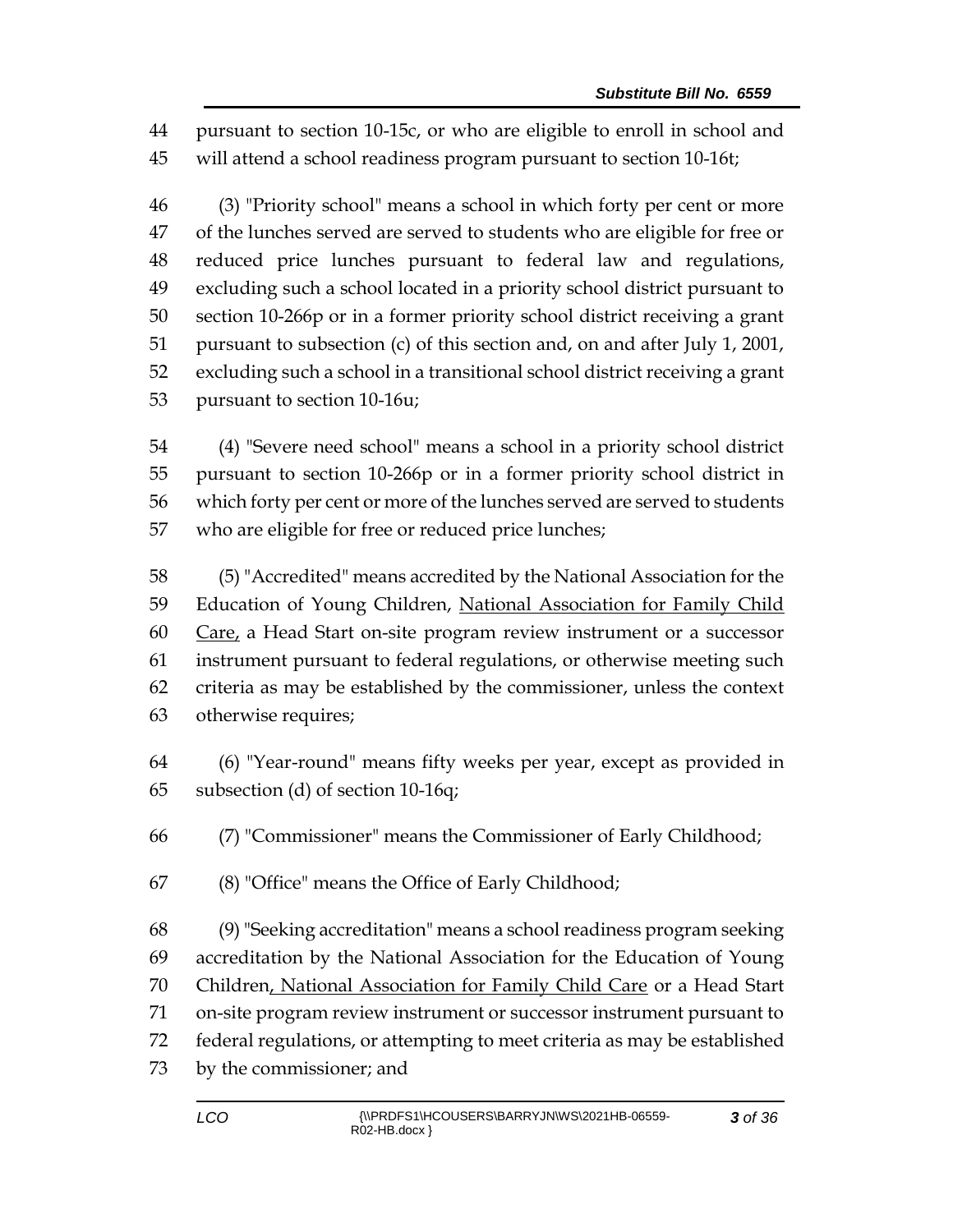(10) "Concentration in early childhood education" means a program of study in early childhood education, including, but not limited to, early childhood education, child study, child development or human growth and development.

 (b) (1) The office shall be the lead agency for school readiness. For purposes of this section and section 10-16u, school readiness program providers eligible for funding from the office shall include local and regional boards of education, regional educational service centers, family resource centers and providers of child care centers, group child 83 care homes and family child care homes, as described in section 19a-77, Head Start programs, preschool programs and other programs that meet any standards established by the commissioner. The office shall establish standards for school readiness programs. The standards may include, but need not be limited to, guidelines for staff-child interactions, curriculum content, including preliteracy development, lesson plans, parental involvement, staff qualifications and training, transition to school and administration. The office shall develop age- appropriate developmental skills and goals for children attending such programs. The commissioner, in consultation with the president of the Connecticut State Colleges and Universities, the Commissioners of Education and Social Services and other appropriate entities, shall develop a professional development program for the staff of school readiness programs.

(2) For purposes of this section:

 (A) Prior to July 1, 2022, "staff qualifications" means that for each early childhood education program accepting state funds for infant, toddler and preschool spaces associated with such program's child care program or school readiness program, there is in each classroom an individual who has at least the following: (i) A childhood development associate credential or an equivalent credential issued by an organization approved by the commissioner and twelve credits or more in early childhood education or child development, as determined by the commissioner or the president of the Connecticut State Colleges and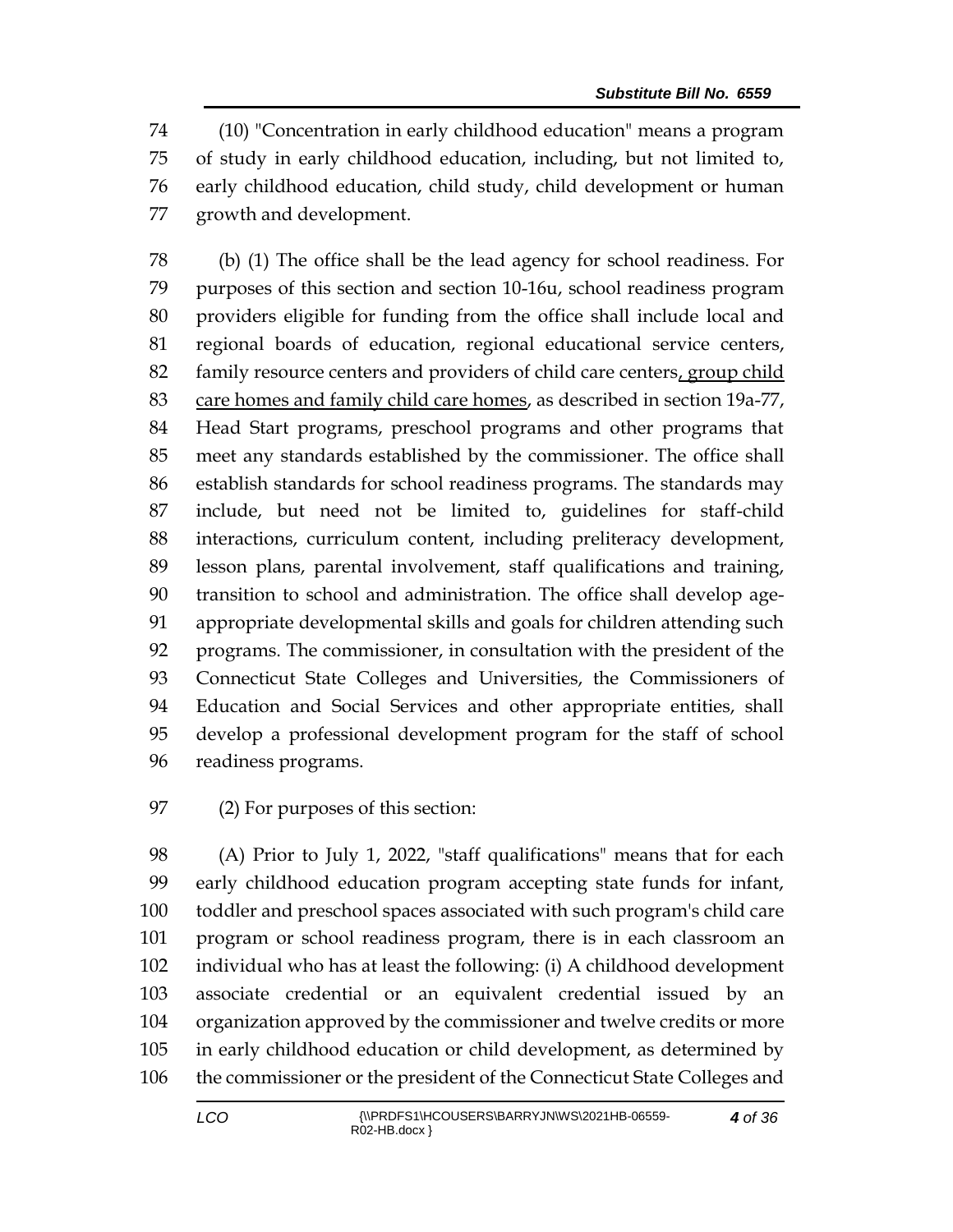Universities, after consultation with the commissioner, from an institution of higher education (I) accredited by the Board of Regents for Higher Education or Office of Higher Education, and (II) regionally accredited; (ii) an associate degree with twelve credits or more in early childhood education or child development, as determined by the commissioner or the president of the Connecticut State Colleges and Universities, after consultation with the commissioner, from such an institution; (iii) a four-year degree with twelve credits or more in early childhood education or child development, as determined by the commissioner or the president of the Connecticut State Colleges and Universities, after consultation with the commissioner, from such an institution; (iv) certification pursuant to section 10-145b with an endorsement in early childhood education or special education; (v) an associate degree with a concentration in early childhood education from an institution of higher education that is regionally accredited; or (vi) a bachelor's degree with a concentration in early childhood education from an institution of higher education that is regionally accredited;

 (B) From July 1, 2022, until June 30, 2025, "staff qualifications" means that for each early childhood education program accepting state funds 126 for infant, toddler and preschool spaces associated with such program's child care program or school readiness program, (i) at least fifty per cent of those individuals with the primary responsibility for a classroom of children (I) hold certification pursuant to section 10-145b with an endorsement in early childhood education or early childhood special education, (II) have been issued an early childhood teacher credential, pursuant to section 10-520b, (III) hold at least an associate degree with a concentration in early childhood education from an institution of higher education that is regionally accredited, or (IV) satisfy the requirements of subdivision (3), (4) or (5) of this subsection, and (ii) such remaining individuals with the primary responsibility for a classroom of children hold a childhood development associate credential or an equivalent credential issued by an organization approved by the commissioner and twelve credits or more in early childhood education or child development, as determined by the commissioner or the president of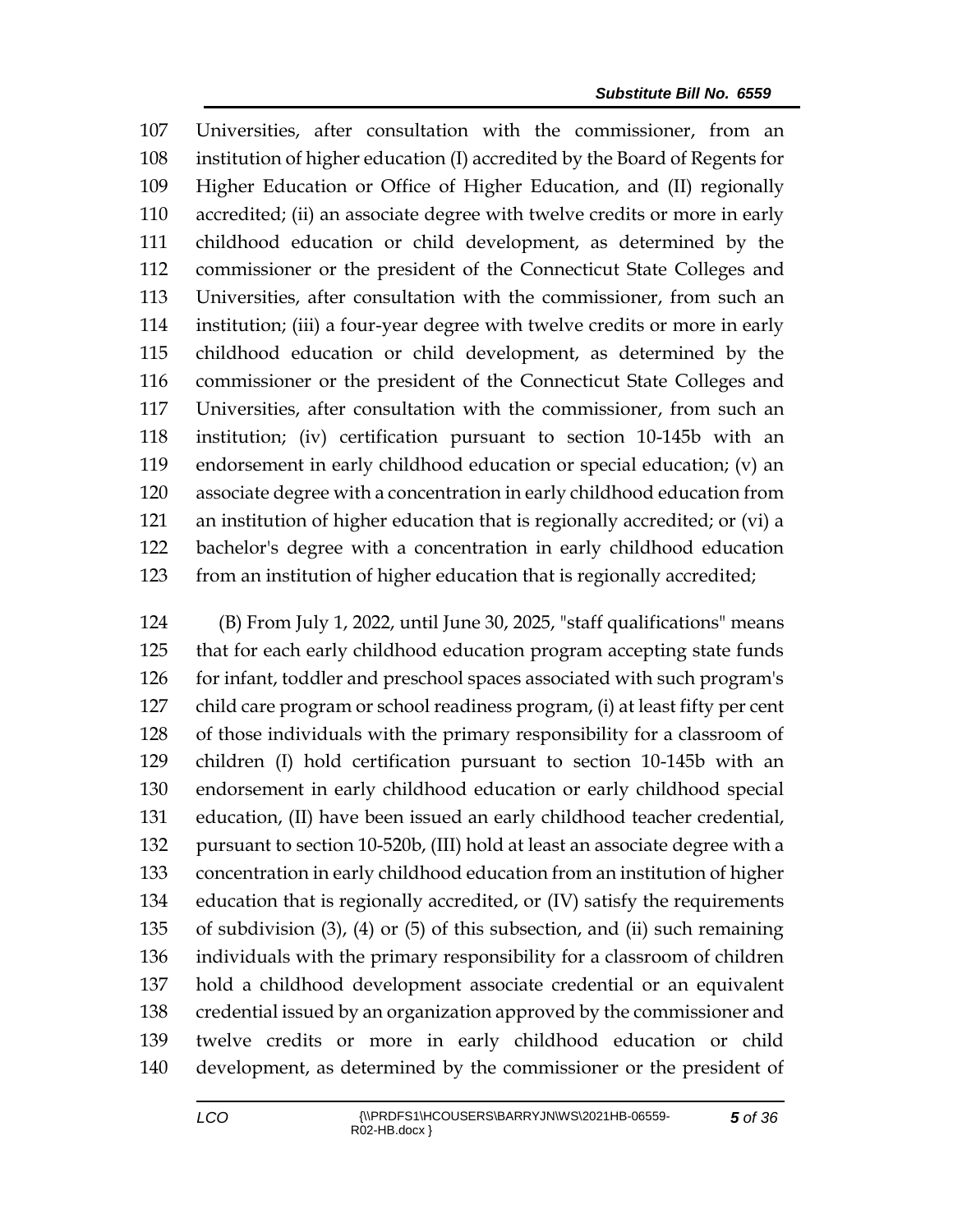the Connecticut State Colleges and Universities, after consultation with the commissioner, from an institution of higher education (I) accredited by the Board of Regents for Higher Education or Office of Higher Education, and (II) regionally accredited;

 (C) From July 1, 2025, until June 30, 2029, "staff qualifications" means that for each early childhood education program accepting state funds for infant, toddler and preschool spaces associated with such program's child care program or school readiness program, (i) at least fifty per cent of those individuals with the primary responsibility for a classroom of children (I) hold certification pursuant to section 10-145b with an endorsement in early childhood education or early childhood special education, (II) have been issued an early childhood teacher credential, pursuant to subdivision (2) of section 10-520b, (III) hold at least a bachelor's degree with a concentration in early childhood education from an institution of higher education that is regionally accredited, or (IV) satisfy the requirements of subdivision (3), (4) or (5) of this subsection, and (ii) such remaining individuals with the primary responsibility for a classroom of children (I) hold an associate degree with a concentration in early childhood education from an institution of higher education that is regionally accredited, or (II) have been issued an early childhood teacher credential, pursuant to subdivision (1) of section 10-520b; and

 (D) On and after July 1, 2029, "staff qualifications" means that for each early childhood education program accepting state funds for infant, toddler and preschool spaces associated with such program's child care program or school readiness program, one hundred per cent of those individuals with the primary responsibility for a classroom of children (i) hold certification pursuant to section 10-145b with an endorsement in early childhood education or early childhood special education, (ii) have been issued an early childhood teacher credential, pursuant to subdivision (2) of section 10-520b, (iii) hold at least a bachelor's degree with a concentration in early childhood education from an institution of higher education that is regionally accredited, or (iv) satisfy the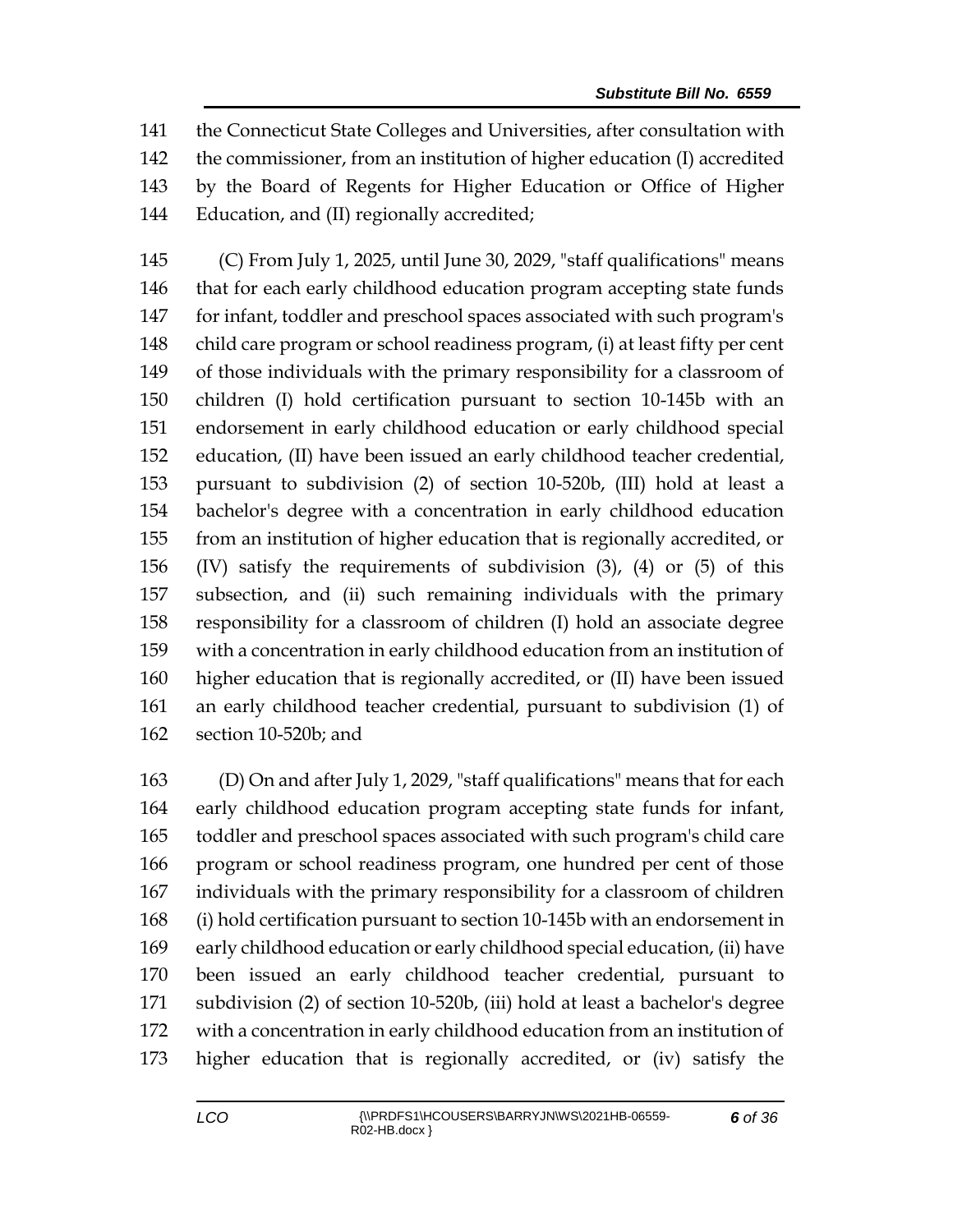requirements of subdivision (3), (4) or (5) of this subsection.

 (3) Any individual with a bachelor's degree in early childhood education or child development or a bachelor's degree and twelve credits or more in early childhood education or child development, who, on or before June 30, 2015, is employed by an early childhood education program that accepts state funds for infant, toddler and preschool spaces associated with such program's child care program or school readiness program shall be considered to meet the staff qualifications required under subparagraphs (B) to (D), inclusive, of subdivision (2) of this subsection. No such early childhood education program shall terminate any such individual from employment for purposes of meeting the staff qualification requirements set forth in subparagraph (B), (C) or (D) of subdivision (2) of this subsection.

 (4) Any individual with an associate degree or a bachelor's degree in early childhood education or child development or an associate degree or a bachelor's degree and twelve credits or more in early childhood education or child development from an institution of higher education that is regionally accredited, other than an associate degree or a bachelor's degree with a concentration in early childhood education, may submit documentation concerning such degree for review and assessment by the office as to whether such degree has a sufficient concentration in early childhood education so as to satisfy the requirements set forth in subparagraphs (B) to (D), inclusive, of subdivision (2) of this subsection.

 (5) Any individual with an associate degree with twelve credits or more in early childhood education or child development, as determined by the commissioner or the president of the Connecticut State Colleges and Universities, after consultation with the commissioner, from an institution of higher education (A) accredited by the Board of Regents for Higher Education or Office of Higher Education, and (B) regionally accredited, who has been employed in the same early childhood education program that accepts state funds for infant, toddler and preschool spaces associated with such program's child care program or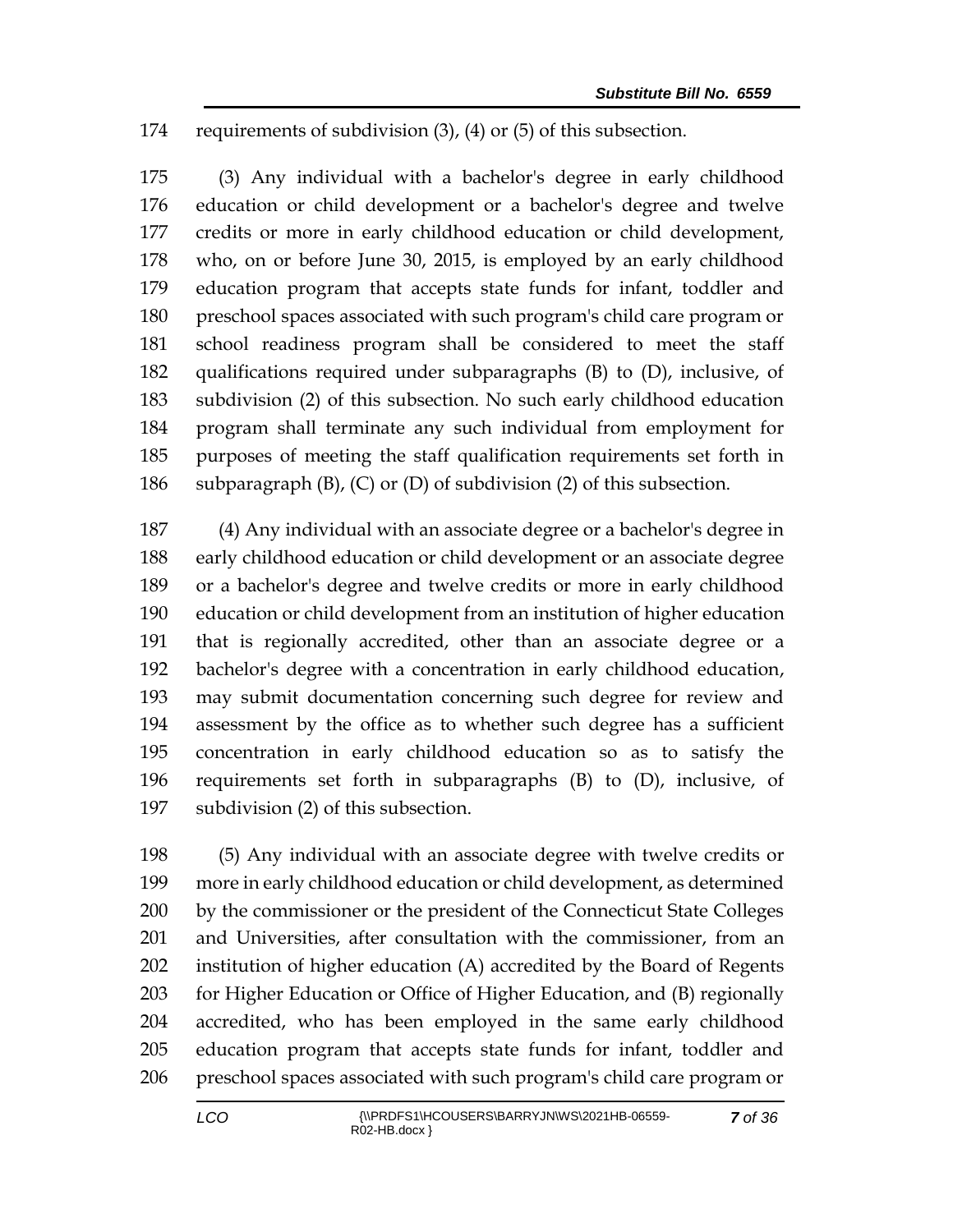school readiness program since 1995 shall be considered to meet the staff qualifications required under subparagraphs (B) to (D), inclusive, of subdivision (2) of this subsection until June 30, 2025. On and after July 1, 2025, such individual shall hold a childhood development associate credential or an equivalent credential, described in subparagraph (A) of subdivision (2) of this subsection, or otherwise meet the staff qualifications required under subparagraphs (C) and (D) of subdivision (2) of this subsection. Any such individual who terminates his or her employment with such early childhood education program on or before June 30, 2025, and accepts a position at another early childhood education program accepting state funds for spaces associated with such program's child care program or school readiness program shall submit documentation of such individual's progress toward meeting 220 the staff qualification requirements set forth in subparagraph  $(B)$  to  $(D)$ , inclusive, of subdivision (2) of this subsection in a manner determined 222 by the office.

 (c) The commissioner shall establish a grant program to provide spaces in accredited school readiness programs located in priority school districts, as described in section 10-266p, or in former priority school districts for eligible children. **[**Under the program, the grant shall be provided, in accordance with this section, to the town in which such priority school district or former priority school district is located.**]** The state, acting by and in the discretion of the Commissioner of Early Childhood, in consultation with a town or regional school readiness 231 council, may enter into a contract with a municipality, local or regional board of education, regional educational service center, family resource 233 center, provider of a child care center, group child care home or family 234 child care home, as described in section 19a-77, Head Start program, preschool program or other program that meets such standards established by the commissioner, to provide, within available appropriations, state financial assistance. Eligibility shall be determined for a five-year period based on an applicant's designation as a priority school district for the initial year of application, except that if a school district that receives a grant pursuant to this subsection is no longer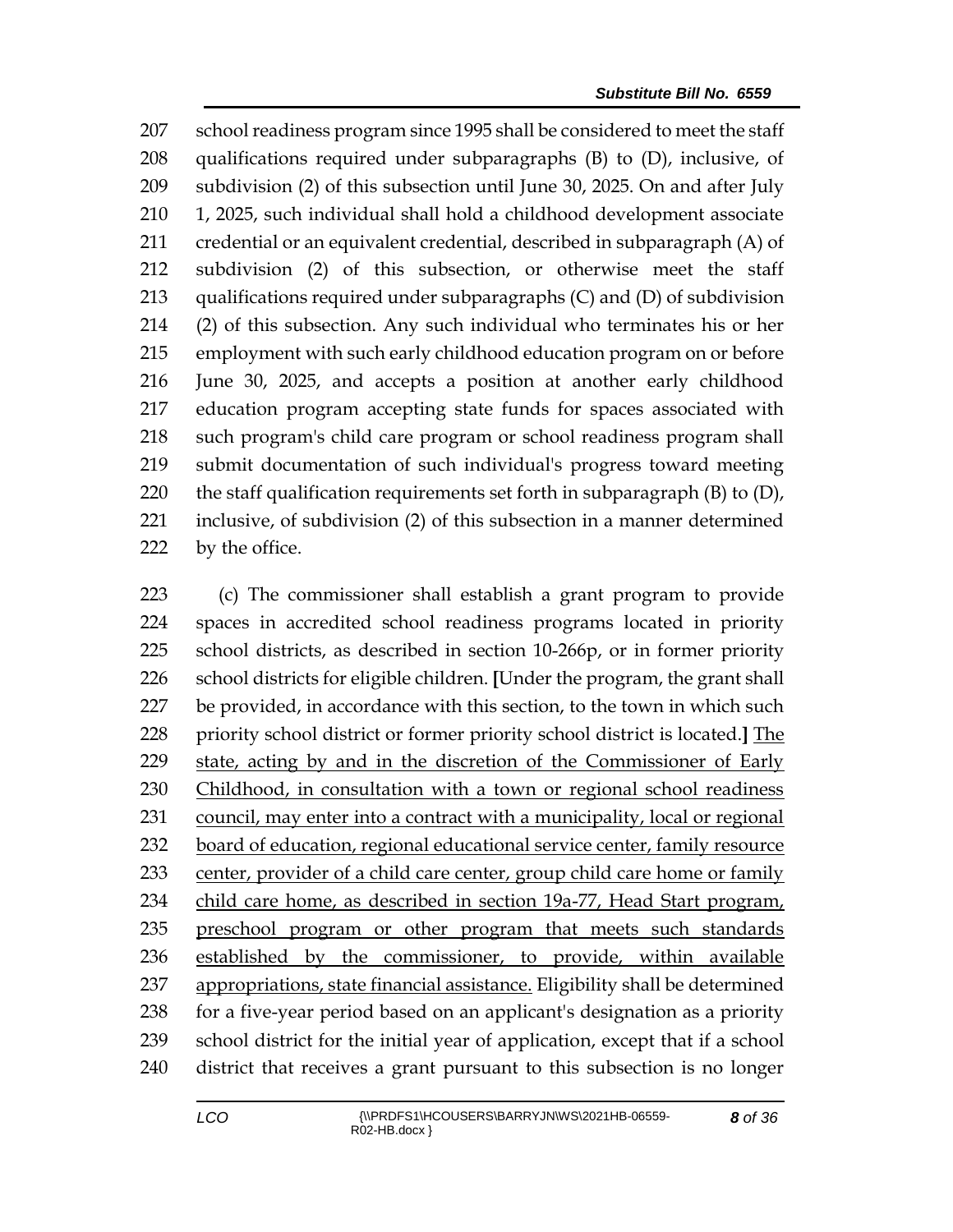designated as a priority school district at the end of such five-year period, such former priority school district shall continue to be eligible to receive a grant pursuant to this subsection. Grant awards shall be made annually contingent upon available funding and a satisfactory annual evaluation. The chief elected official of such town and the superintendent of schools for such priority school district or former priority school district shall submit a plan for the expenditure of grant funds and responses to the local request for proposal process to the commissioner. The commissioner shall review and approve such plans. The plan shall: (1) Be developed in consultation with the local or 251 regional school readiness council established pursuant to section  $10-16r<sub>t</sub>$  as amended by this act; (2) be based on a needs and resource assessment; (3) provide for the issuance of requests for proposals for providers of accredited school readiness programs, provided, after the initial requests for proposals, facilities that have been approved to operate a child care program financed through the Connecticut Health and Education Facilities Authority and have received a commitment for debt service from the Department of Social Services, pursuant to section 17b- 749i, on or before June 30, 2014, and on or after July 1, 2014, from the office, are exempt from the requirement for issuance of annual requests for proposals; and (4) identify the need for funding pursuant to section 17b-749a in order to extend the hours and days of operation of school readiness programs in order to provide child care services for children attending such programs.

 (d) (1) The commissioner shall establish a competitive grant program to provide spaces in accredited school readiness programs or school readiness programs seeking accreditation located in (A) an area served by a priority school or a former priority school, (B) a town ranked one to fifty when all towns are ranked in ascending order according to town wealth, as defined in subdivision (26) of section 10-262f, whose school 271 district is not a priority school district pursuant to section 10-266p, (C) a town formerly a town described in subparagraph (B) of this subdivision, as provided for in subdivision (2) of this subsection, or (D) a town designated as an alliance district, as defined in section 10-262u, whose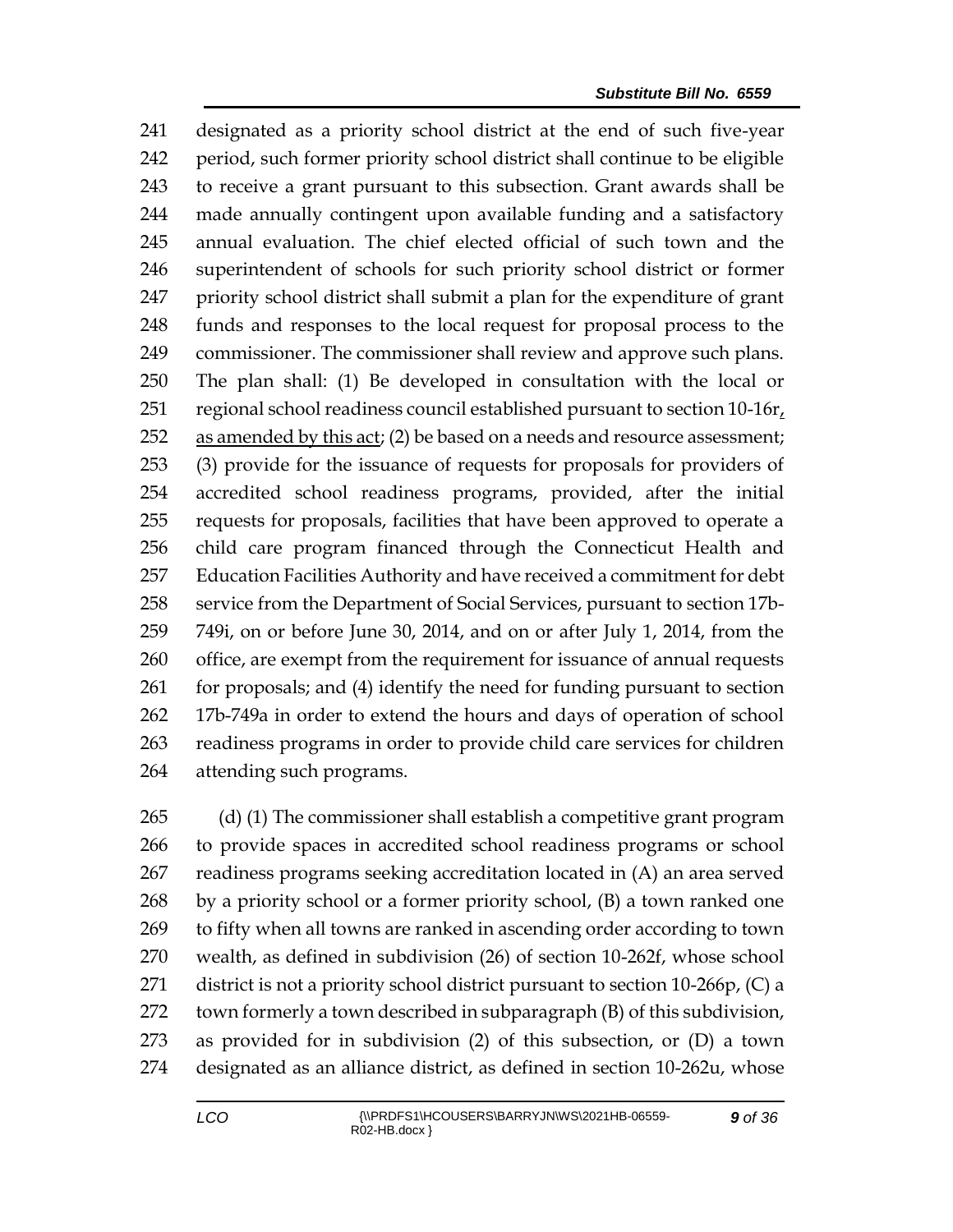school district is not a priority school district pursuant to section 10- 266p. A town in which a priority school is located, a regional school readiness council, pursuant to subsection (c) of section 10-16r, as amended by this act, for a region in which such a school is located or a town described in subparagraph (B) of this subdivision may apply for such a grant in an amount equal to the number of spaces in an accredited school readiness program or a school readiness program seeking accreditation multiplied by the per child cost set forth in subdivision (1) of subsection (b) of section 10-16q. Eligibility shall be determined for a three-year period based on an applicant's designation as having a priority school or being a town described in subparagraph (B) of this subdivision for the initial year of application. **[**Grant awards shall be made annually contingent upon available funding and a satisfactory annual evaluation.**]** The state, acting by and in the discretion of the Commissioner of Early Childhood, in consultation with a town or regional school readiness council, may enter into a contract with a municipality, local or regional board of education, regional educational service center, family resource center, provider of a child care center, group child care home or family child care home, as described in section 19a-77, Head Start program, preschool program or other program that meets such standards established by the commissioner, to provide, within available appropriations, state financial assistance. The chief elected official of such town and the superintendent of schools of the school district or the regional school readiness council shall submit a plan, as described in subsection (c) of this section, for the expenditure of such grant funds to the commissioner. In awarding grants pursuant to this subsection, the commissioner shall give preference to applications submitted by regional school readiness councils and may, within available appropriations, provide a grant to such town or regional school readiness council that increases the number of spaces for eligible children who reside in an area or town described in subparagraphs (A) to (D), inclusive, of this subdivision, in an accredited school readiness program or a school readiness program seeking accreditation. **[**A town or regional school readiness council awarded a grant pursuant to this subsection shall use the funds to purchase spaces for such children from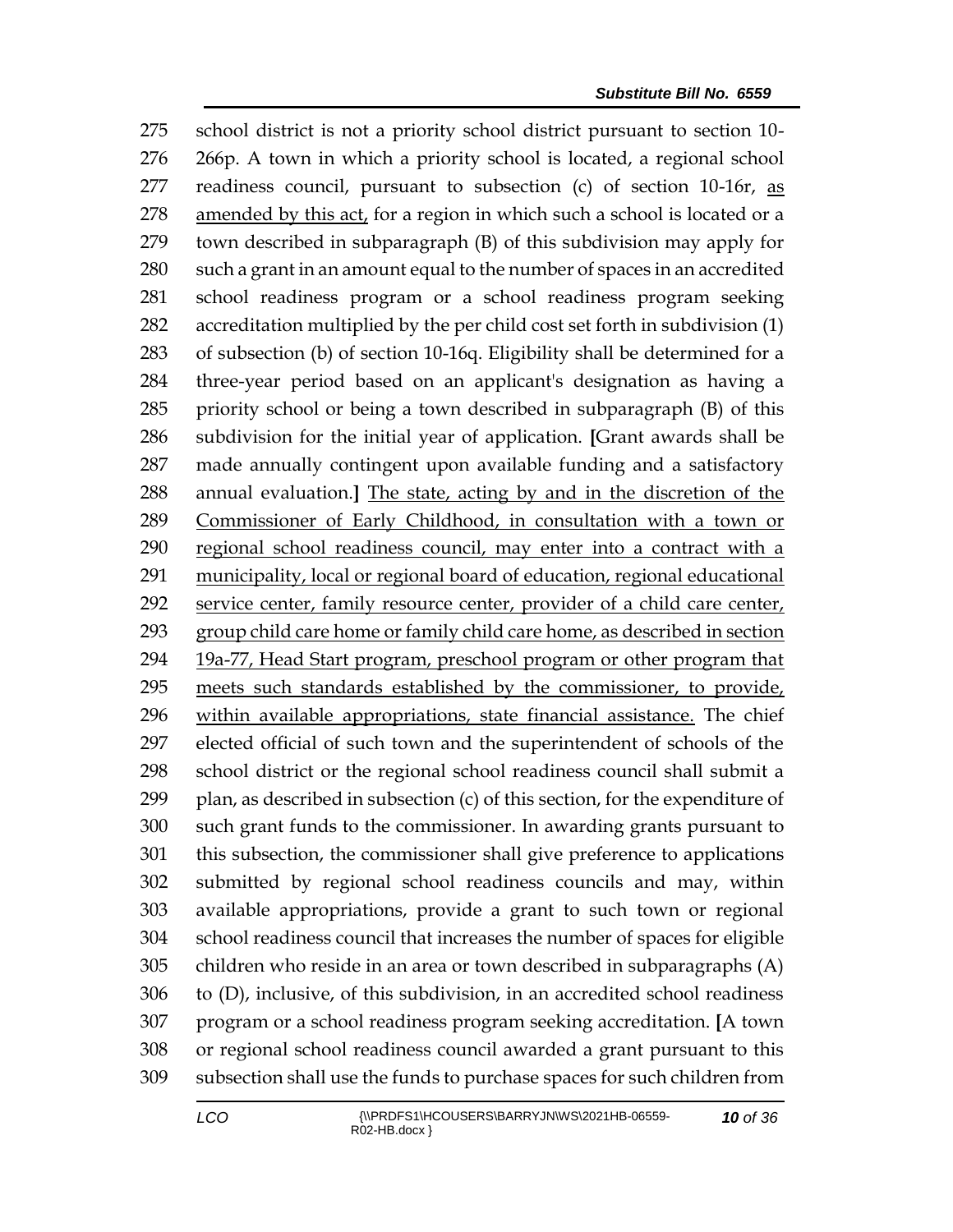providers of accredited school readiness programs or school readiness programs seeking accreditation.**]**

 (2) (A) Except as provided in subparagraph (C) of this subdivision, commencing with the fiscal year ending June 30, 2005, if a town received a grant pursuant to subdivision (1) of this subsection and is no longer eligible to receive such a grant, the town may receive a phase-out grant for each of the three fiscal years following the fiscal year such town received its final grant pursuant to subdivision (1) of this subsection.

 (B) The amount of such phase-out grants shall be determined as follows: (i) For the first fiscal year following the fiscal year such town received its final grant pursuant to subdivision (1) of this subsection, in an amount that does not exceed seventy-five per cent of the grant amount such town received for the town or school's final year of eligibility pursuant to subdivision (1) of this subsection; (ii) for the second fiscal year following the fiscal year such town received its final grant pursuant to subdivision (1) of this subsection, in an amount that does not exceed fifty per cent of the grant amount such town received for the town's or school's final year of eligibility pursuant to subdivision (1) of this subsection; and (iii) for the third fiscal year following the fiscal year such town received its final grant pursuant to subdivision (1) of this subsection, in an amount that does not exceed twenty-five per cent of the grant amount such town received for the town's or school's final year of eligibility pursuant to subdivision (1) of this subsection.

 (C) For the fiscal year ending June 30, 2011, and each fiscal year thereafter, any town that received a grant pursuant to subparagraph (B) of subdivision (1) of this subsection for the fiscal year ending June 30, 2010, shall continue to receive a grant under this subsection even if the town no longer meets the criteria for such grant pursuant to subparagraph (B) of subdivision (1) of this subsection.

 **[**(e) (1) For the fiscal year ending June 30, 2009, and each fiscal year thereafter, priority school districts and former priority school districts shall receive grants based on the sum of the products obtained by (A)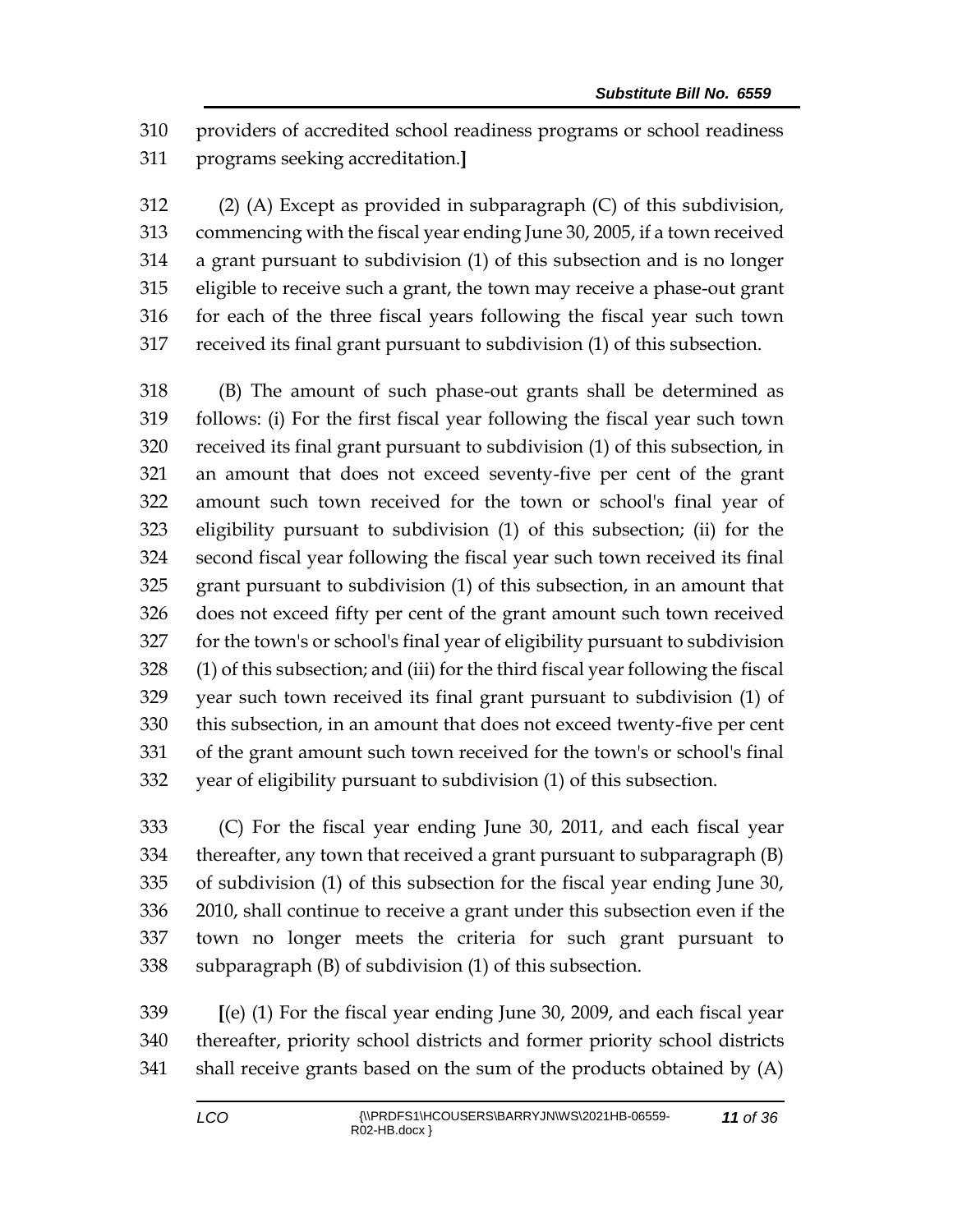multiplying the district's number of contracted slots on March thirtieth of the fiscal year prior to the fiscal year in which the grant is to be paid, by the per child cost pursuant to subdivision (1) of subsection (b) of section 10-16q, except that such per child cost shall be reduced for slots that are less than year-round, and (B) multiplying the number of additional or decreased slots the districts have requested for the fiscal year in which the grant is to be paid by the per child cost pursuant to subdivision (1) of subsection (b) of section 10-16q, except such per child cost shall be reduced for slots that are less than year-round. If said sum exceeds the available appropriation, such number of requested additional slots shall be reduced, as determined by the commissioner, to stay within the available appropriation.**]**

 **[**(2) (A)**]** (e) (1) If funds appropriated for the purposes of subsection (c) of this section are not expended, the commissioner may deposit such unexpended funds in the account established under section 10-16aa and use such unexpended funds in accordance with the provisions of section 10-16aa.

 **[**(B)**]** (2) For the fiscal year ending June 30, 2015, and each fiscal year thereafter, if funds appropriated for the purposes of subsection (c) of this section are not expended, an amount up to one million dollars of such unexpended funds may be available for the provision of professional development for early childhood care and education program providers, and staff employed in such programs, provided such programs accept state funds for infant, toddler and preschool slots. Such unexpended funds may be available for use in accordance with the provisions of this subparagraph for the subsequent fiscal year. The commissioner may use such unexpended funds on and after July 1, 2015, to support early childhood education programs accepting state funds in satisfying the staff qualifications requirements of subparagraphs (B) and (C) of subdivision (2) of subsection (b) of this section. The commissioner shall use any such funds to provide assistance to individual staff members, giving priority to those staff members **[**(i)**]** (A) attending an institution of higher education accredited by the Board of Regents for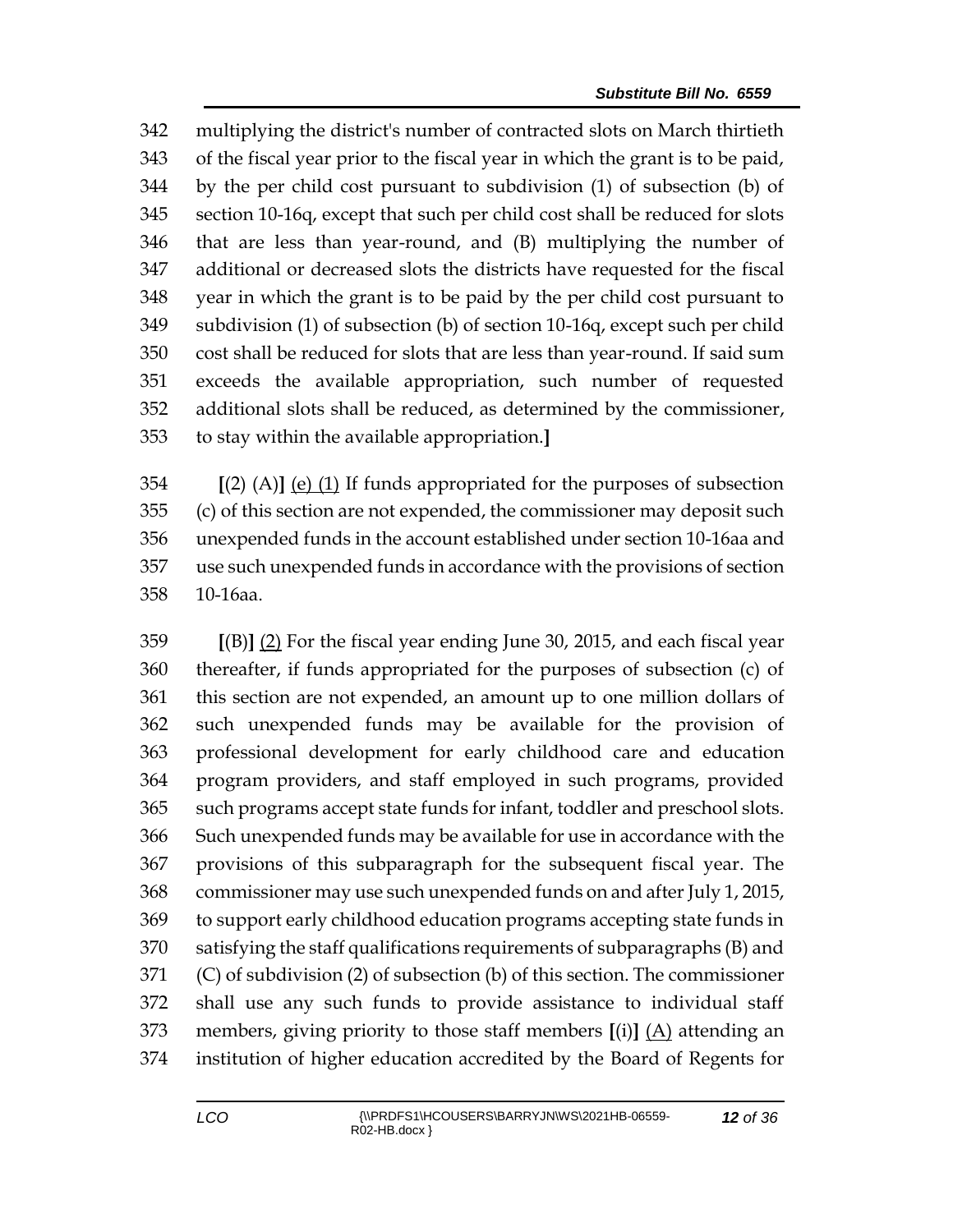Higher Education or the Office of Higher Education, and approved by the Office of Early Childhood, and regionally accredited, at a maximum of ten thousand dollars per staff member per year for the cost of higher education courses leading to a bachelor's degree or, not later than December 31, 2015, an associate degree, as such degrees are described in said subparagraphs (B) and (C), or **[**(ii)**]** (B) receiving noncredit competency-based training approved by the office, at a maximum of one thousand dollars per staff member per year, provided such staff members have applied for all available federal and state scholarships and grants, and such assistance does not exceed such staff members' financial need. Individual staff members shall apply for such unexpended funds in a manner determined by the commissioner. The commissioner shall determine how such unexpended funds shall be distributed.

 **[**(C)**]** (3) If funds appropriated for the purposes of subsection (c) of this section are not expended pursuant to subsection (c) of this section, deposited pursuant to **[**subparagraph (A) of this**]** subdivision (1) of this subsection, or used pursuant to **[**subparagraph (B) of this**]** subdivision (2) of this subsection, the commissioner may use such unexpended funds to support local school readiness programs. The commissioner may use such funds for purposes including, but not limited to, **[**(i)**]** (A) assisting local school readiness programs in meeting and maintaining accreditation requirements, **[**(ii)**]** (B) providing training in implementing the preschool assessment and curriculum frameworks, including training to enhance literacy teaching skills, **[**(iii)**]** (C) developing a state- wide preschool curriculum, **[**(iv)**]** (D) developing student assessments for students in grades kindergarten to two, inclusive, **[**(v)**]** (E) developing and implementing best practices for parents in supporting preschool and kindergarten student learning, **[**(vi)**]** (F) developing and implementing strategies for children to successfully transition to preschool and from preschool to kindergarten, including through parental engagement and whole-family supports that may be utilized through the two-generational initiative, established pursuant to section 17b-112*l*, or through other available resources, **[**(vii)**]** (G) providing for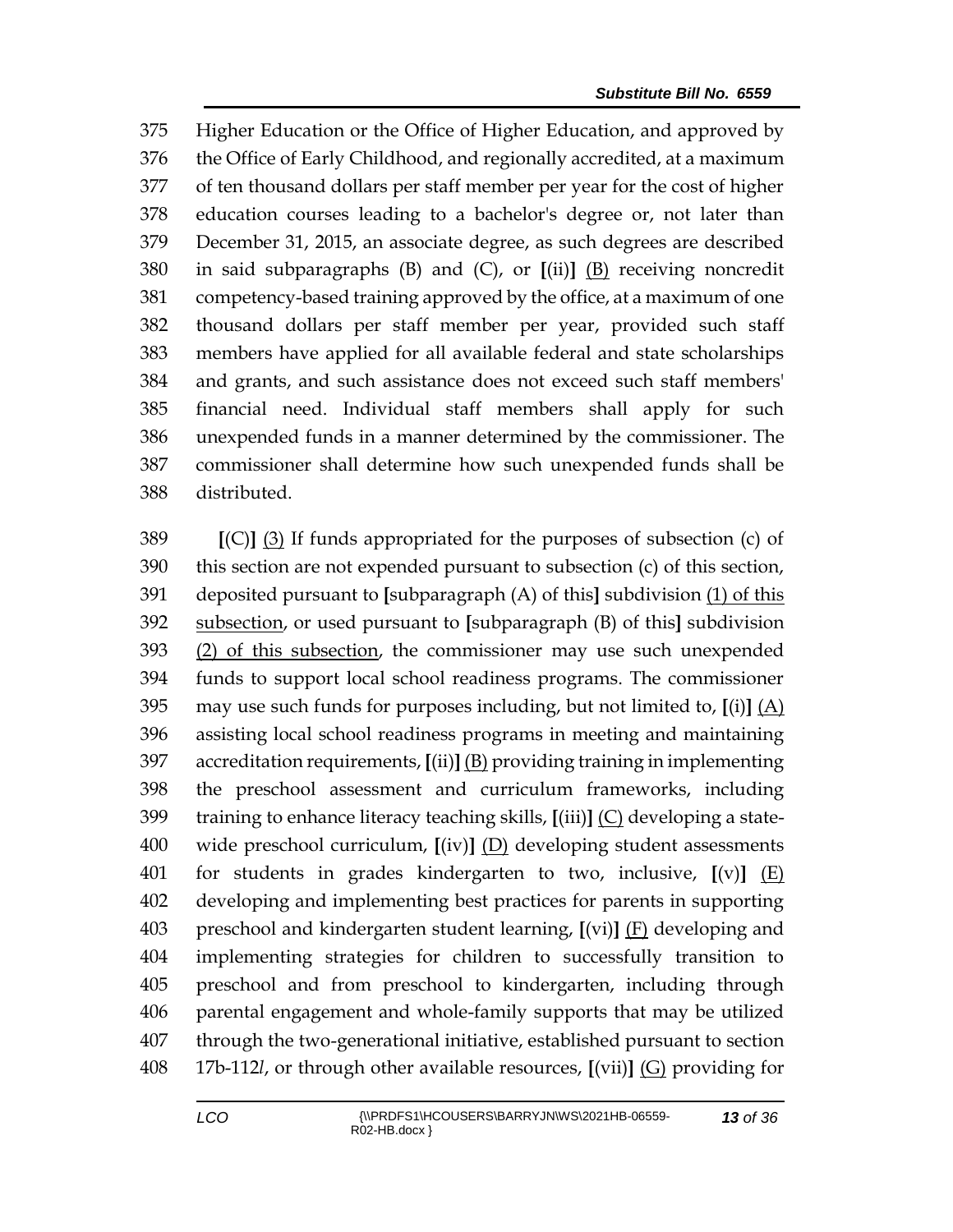professional development, including assisting in career ladder advancement, for school readiness staff, **[**(viii)**]** (H) providing supplemental grants to other towns that are eligible for grants pursuant to subsection (c) of this section, and **[**(ix)**]** (I) developing a plan to provide spaces in an accredited school readiness program or a school readiness program seeking accreditation to all eligible children who reside in an area or town described in subparagraphs (A) to (D), inclusive, of subdivision (1) of subsection (d) of this section.

 **[**(3) Notwithstanding subdivision (2) of this subsection, for the fiscal years ending June 30, 2015, to June 30, 2016, inclusive, the office may retain up to one hundred ninety-eight thousand two hundred dollars of the amount appropriated for purposes of this section for coordination, program evaluation and administration.**]**

 (f) Any school readiness program that receives funds pursuant to this section or section 10-16u shall not discriminate on the basis of race, color, national origin, gender, religion or disability. For purposes of this section, a nonsectarian program means any public or private school readiness program that is not violative of the Establishment Clause of the Constitution of the State of Connecticut or the Establishment Clause of the Constitution of the United States of America.

 (g) Subject to the provisions of this subsection, no funds received by a town pursuant to subsection (c) or (d) of this section or section 10-16u shall be used to supplant federal, state or local funding received by such town for early childhood education, provided a town may use an amount determined in accordance with this subsection for coordination, program evaluation and administration. Such amount shall be at least five per cent of the total grant allocation, but not more than seventy-five thousand dollars and shall be determined by the commissioner based on the school readiness grant award allocated to the town pursuant to subsection (c) or (d) of this section or section 10-16u and the number of operating sites for coordination, program evaluation and administration. Such amount shall be increased by an amount equal to local funding provided for early childhood education coordination,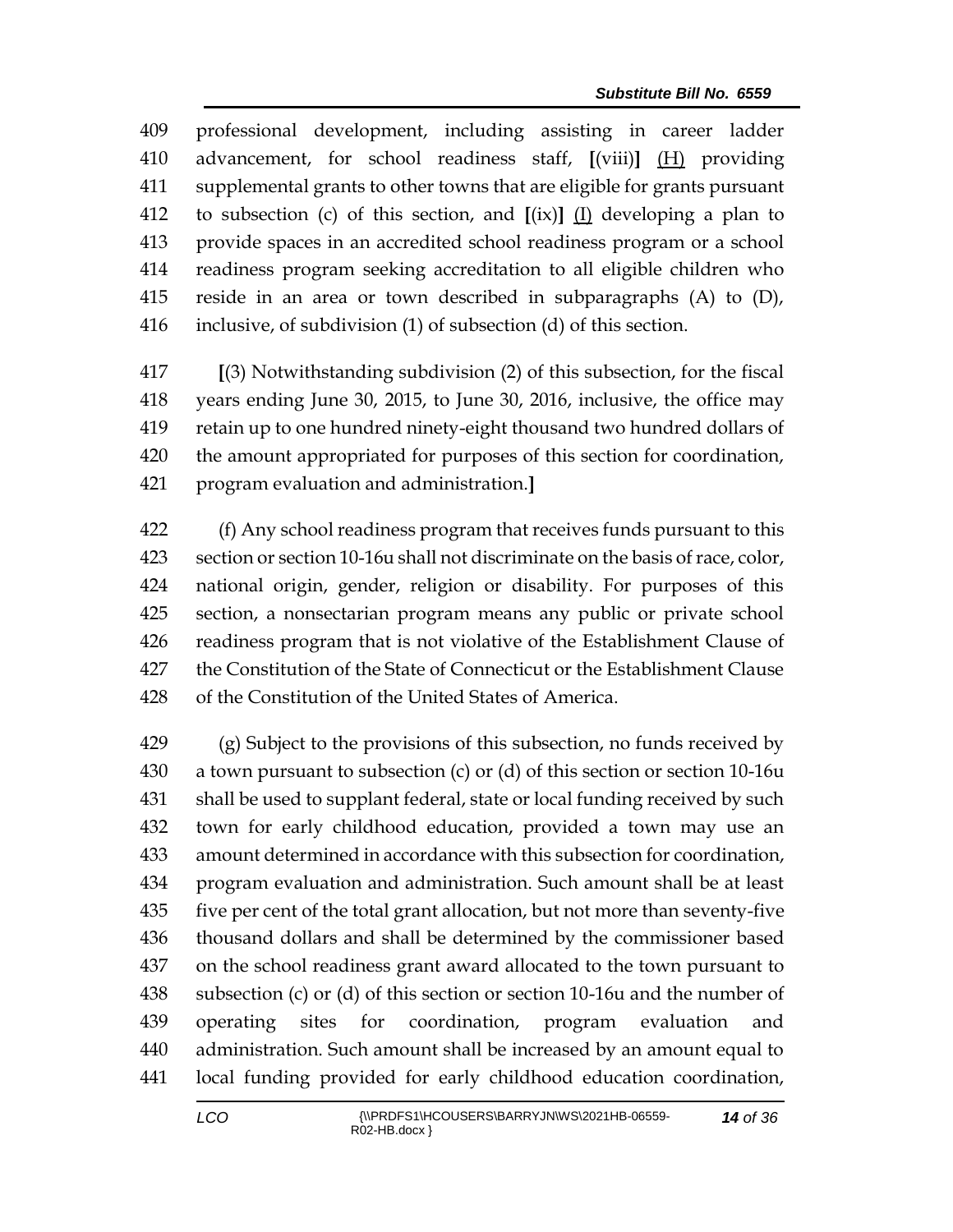program evaluation and administration, not to exceed twenty-five thousand dollars. Each town that receives a grant pursuant to subsection (c) or (d) of this section or section 10-16u shall designate a person to be responsible for such coordination, program evaluation and administration and to act as a liaison between the town and the commissioner. Each school readiness program that receives funds pursuant to this section or section 10-16u shall provide information to the commissioner or the school readiness council, as requested, that is necessary for purposes of any school readiness program evaluation.

 (h) Any town receiving a grant pursuant to this section may use such grant, with the approval of the commissioner, to prepare a facility or staff for operating a school readiness program and shall be adjusted based on the number of days of operation of a school readiness program if a shorter term of operation is approved by the commissioner.

 (i) A town may use grant funds to purchase spaces for eligible children who reside in such town at an accredited school readiness program located in another town. A regional school readiness council may use grant funds to purchase spaces for eligible children who reside in the region covered by the council at an accredited school readiness program located outside such region.

 (j) Children enrolled in school readiness programs funded pursuant to this section shall not be counted (1) as resident students for purposes of subdivision (22) of section 10-262f, or (2) in the determination of average daily membership pursuant to subdivision (2) of subsection (a) of section 10-261.

 (k) (1) Up to two per cent of the amount of the appropriation for this section may be allocated to the competitive grant program pursuant to subsection (d) of this section. The determination of the amount of such allocation shall be made on or before August first.

 (2) Up to two per cent of the amount of the appropriation for this section may be used by the commissioner in a manner consistent with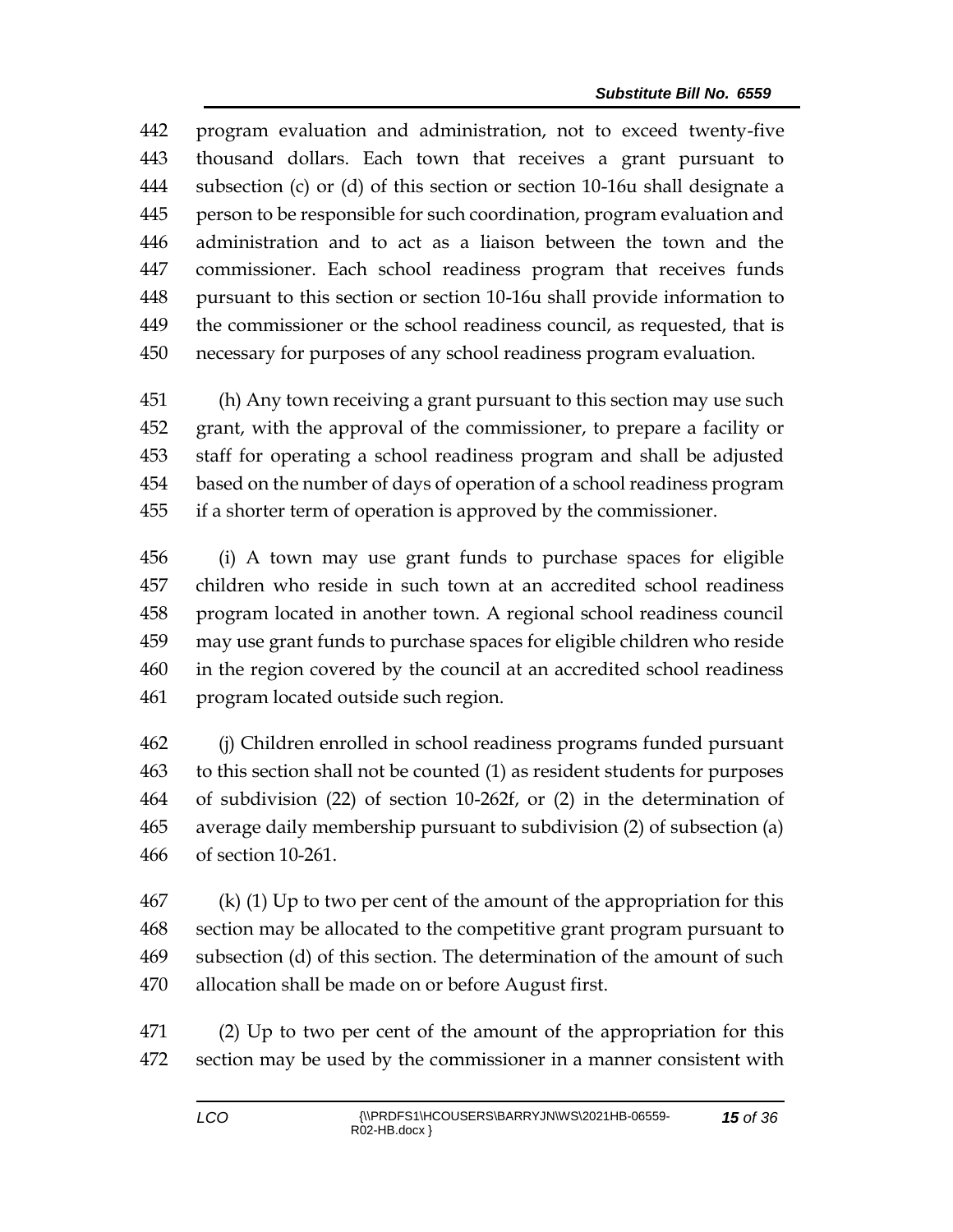## the provisions of section 10-509, as amended by this act.

 (l) For the fiscal year ending June 30, 2020, and each fiscal year thereafter, any school readiness program that (1) is licensed by the Office of Early Childhood pursuant to chapter 368a, (2) provides full- day and year-round child care and education programs for children, and (3) receives funds pursuant to this section or section 10-16u, shall use any amount of the per child cost as described in subdivision (1) of subsection (b) of section 10-16q that is over the amount of eight thousand nine hundred twenty-seven dollars, exclusively to increase the salaries of those individuals with direct responsibility for teaching or caring for children in a classroom at such school readiness program.

 Sec. 3. Section 10-16r of the general statutes is repealed and the following is substituted in lieu thereof (*Effective July 1, 2021*):

 (a) A town seeking to apply for a grant pursuant to subsection (c) of section 10-16p, as amended by this act, or section 10-16u shall convene a local school readiness council or shall establish a regional school readiness council pursuant to subsection (c) of this section. Any other town may convene such a council. The chief elected official of the town or, in the case of a regional school district, the chief elected officials of the towns in the school district and the superintendent of schools for the school district shall jointly appoint and convene such council. Each school readiness council shall be composed of: (1) The chief elected official, or the official's designee; (2) the superintendent of schools, or a management level staff person as the superintendent's designee; (3) parents; (4) representatives from local programs such as Head Start, child care providers receiving state financial assistance pursuant to section 8-210, as amended by this act, family resource centers, nonprofit and for-profit child care centers, group child care homes, prekindergarten and nursery schools, and family child care home providers; (5) a representative from a health care provider in the community; (6) the local homeless education liaison designated by the local or regional board of education for the school district, pursuant to Subtitle B of Title VII of the McKinney-Vento Homeless Assistance Act,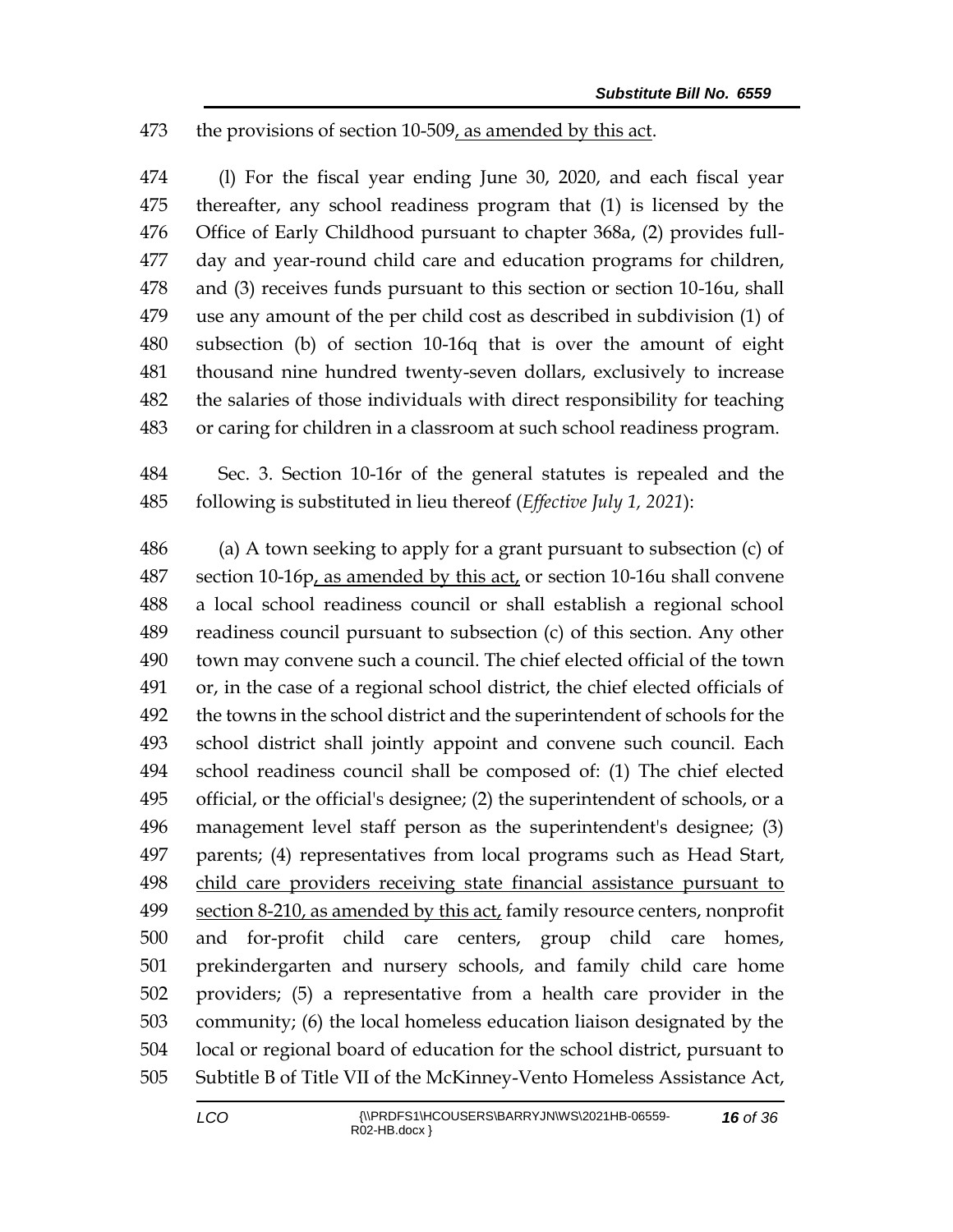42 USC 11431 et seq., as amended from time to time; (7) a representative 507 from a workforce or job training entity in the community;  $(8)$  a representative from a local business in the community; and **[**(7)**]** (9) other representatives from the community who provide services to children. **[**The chief elected official shall designate**]** On and after July 1, 2021, the members of the school readiness council shall elect the chairperson of the school readiness council. Each school readiness council is required to document efforts to ensure that the racial, ethnic and socioeconomic composition of the council reflects that of its town or region, as applicable. At least twenty-five per cent of the membership of the school readiness council shall be parents or guardians of children eligible to attend a school readiness program. Such parents or guardians may, within available appropriations, be compensated for any time and travel related to council meetings, and any activities related to training, leadership and community engagement. School readiness council meetings shall be held at times and locations that are convenient for the council members, including the parent and guardian members.

 (b) The local school readiness council shall: (1) Make recommendations to the chief elected official and the superintendent of schools on issues relating to school readiness, including any applications for grants pursuant to sections 10-16p, as amended by this act, 10-16u, 17b-749a and 17b-749c; (2) foster partnerships among providers of school readiness programs; (3) cooperate with the Office of Early Childhood in any evaluation of a school readiness program; (4) identify existing and prospective resources and services available to children and families; (5) facilitate the coordination of the delivery of services to children and families, including (A) referral procedures, and (B) before and after-school child care for children attending kindergarten programs; (6) exchange information with other councils, the community and organizations serving the needs of children and families; (7) make recommendations to school officials concerning transition from school readiness programs to kindergarten; **[**and**]** (8) encourage public participation; and (9) collaborate with the Office of Early Childhood related to planning improvements to the state early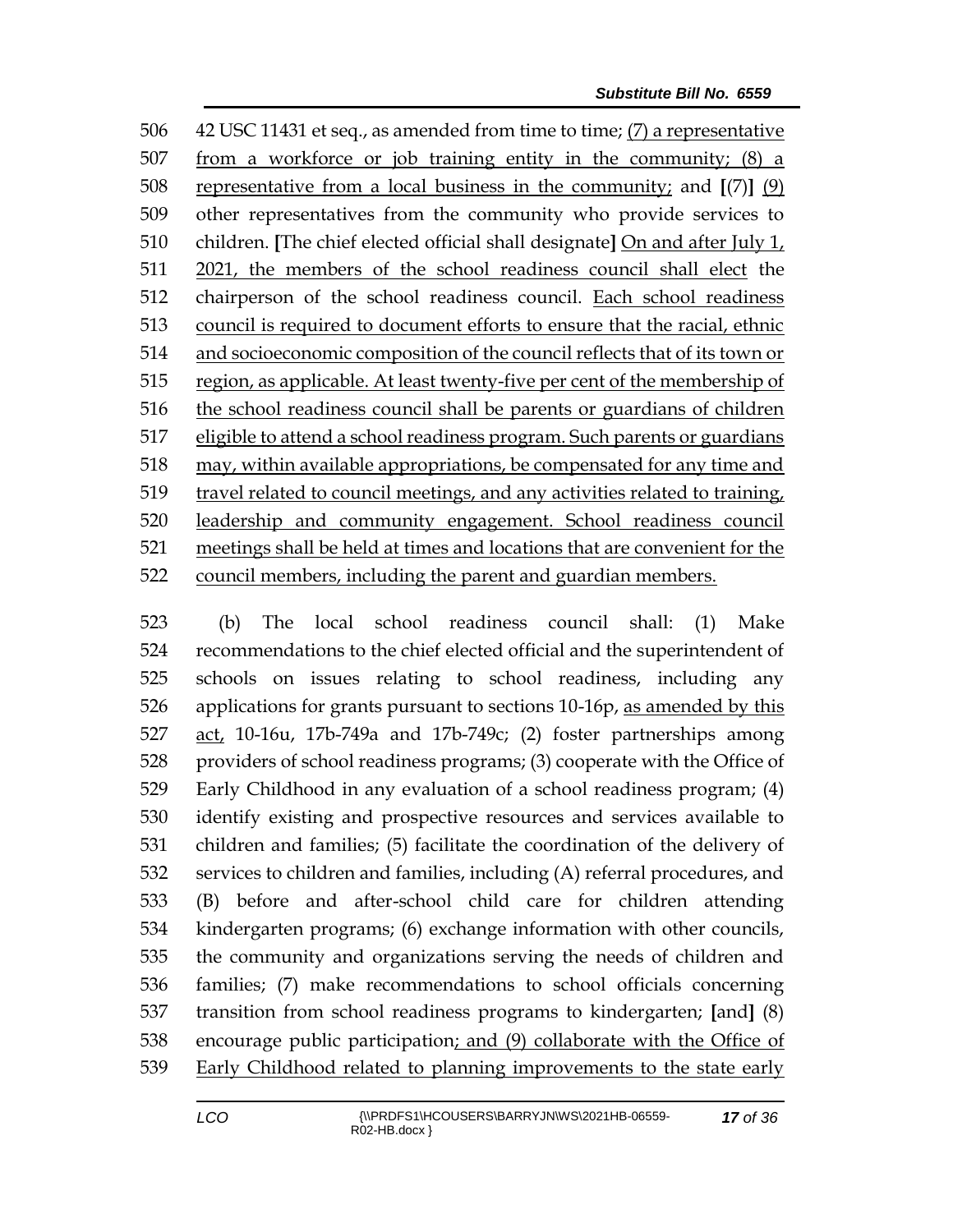care and education governance structure.

 (c) Two or more towns or school districts and appropriate representatives of groups or entities interested in early childhood education in a region may establish a regional school readiness council. If a priority school is located in at least one of such school districts, the regional school readiness council may apply for a grant pursuant to subsection (d) of section 10-16p, as amended by this act. The regional school readiness council may perform the duties outlined in subdivisions (2) to (8), inclusive, of subsection (b) of this section.

 Sec. 4. Section 10-509 of the general statutes is repealed and the following is substituted in lieu thereof (*Effective July 1, 2021*):

 (a) As used in this subsection, "early care and education and childhood development programs" includes the child care subsidy program, established pursuant to section 17b-749, the school readiness program, as defined in section 10-16p, as amended by this act, the supplemental quality enhancement grant program, established pursuant to section 17b-749c, the **[**Nurturing Families Network**]** Connecticut Home Visiting System, established pursuant to section 17b- 751b, as amended by this act, family child care homes and group child 559 care homes, as described in section 19a-77, and the program for state financial assistance for neighborhood facilities, including child care centers, pursuant to section 8-210, as amended by this act.

 (b) For the fiscal year ending June 30, 2019, and each fiscal year thereafter, the Commissioner of Early Childhood may expend in any year an amount not to exceed two per cent of the total amount appropriated to the office for early care and education and child development programs for the purpose of carrying out its 567 responsibilities pursuant to section 10-500, as amended by this act, including, but not limited to, piloting innovative and results-driven service delivery, program evaluation and improvement, funding and procurement models that are performance-driven and results-accountable, interagency coordination and collaboration and evaluative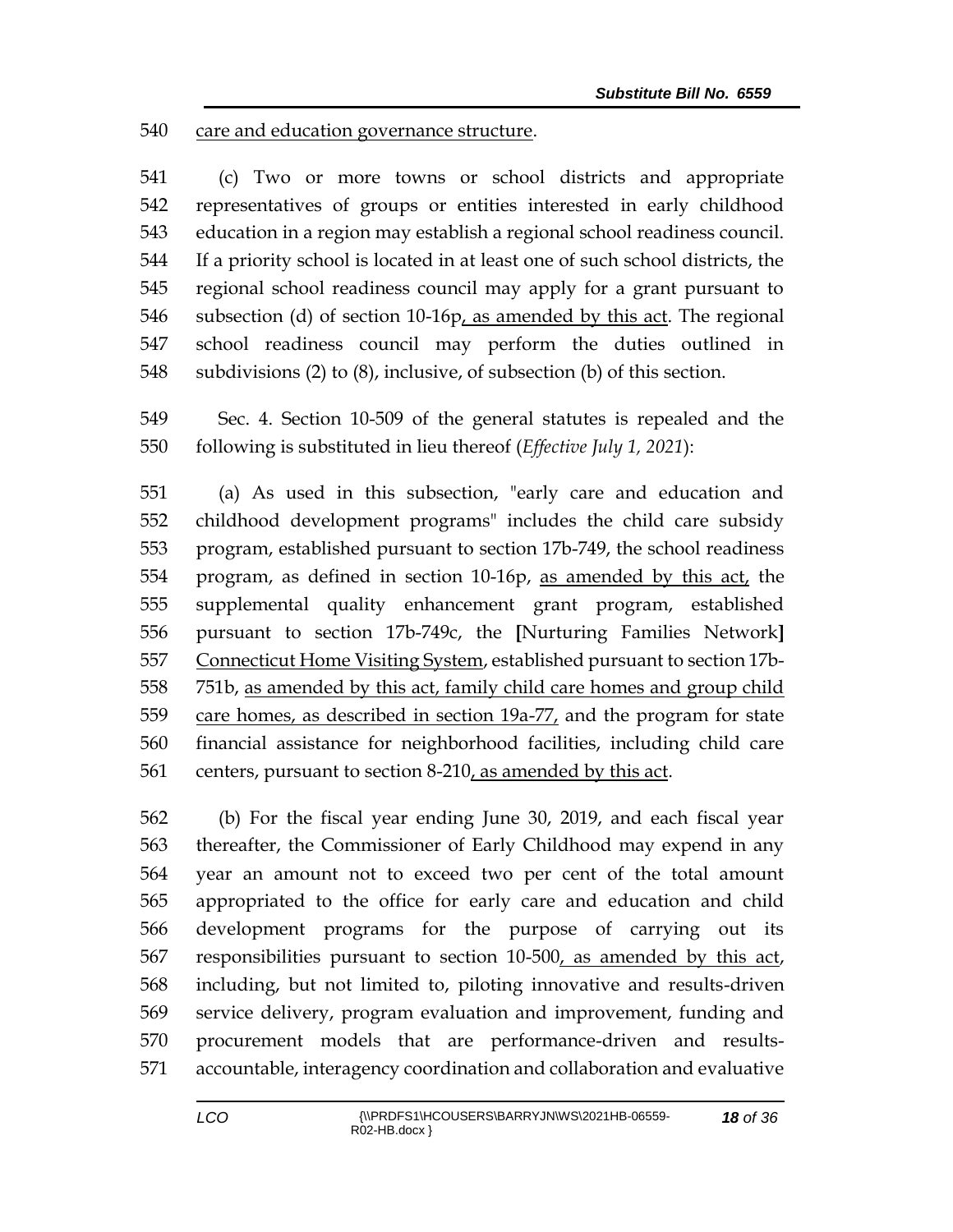tools and infrastructure, provided if the total amount of such two per cent exceeds one million dollars, all funds in excess of one million dollars shall be used for service delivery. The commissioner may not expend any funds under this section for administrative or other overhead costs of the Office of Early Childhood. The commissioner may develop policies and procedures to implement the provisions of this section.

 (c) Not later than January first of each year, the office shall submit a report relating to how the commissioner has expended funds pursuant to subsection (b) of this section to the joint standing committee of the General Assembly having cognizance of matters relating to education, in accordance with the provisions of section 11-4a. Such report shall include, but need not be limited to, (1) the results of any program evaluations conducted by the office, (2) an assessment of the relationship between the cost and the value of the service delivery outcomes achieved, and (3) any policies and procedures developed by the commissioner to implement the provisions of this section.

 Sec. 5. Section 8-210 of the general statutes is repealed and the following is substituted in lieu thereof (*Effective July 1, 2021*):

 (a) The state, acting by and in the discretion of the Commissioner of Social Services or the Commissioner of Early Childhood, as appropriate, may enter into a contract with a municipality or a qualified private, nonprofit corporation for state financial assistance for the planning, construction, renovation, site preparation and purchase of improved or unimproved property as part of a capital development project for neighborhood facilities. Such facilities may include, but need not be limited to, child care centers, elderly centers, multipurpose human resource centers, emergency shelters for the homeless and shelters for victims of domestic violence. The financial assistance shall be in the form of state grants-in-aid equal to (1) all or any portion of the cost of such capital development project if the grantee is a qualified private nonprofit corporation, or (2) up to two-thirds of the cost of such capital development project if the grantee is a municipality, as determined by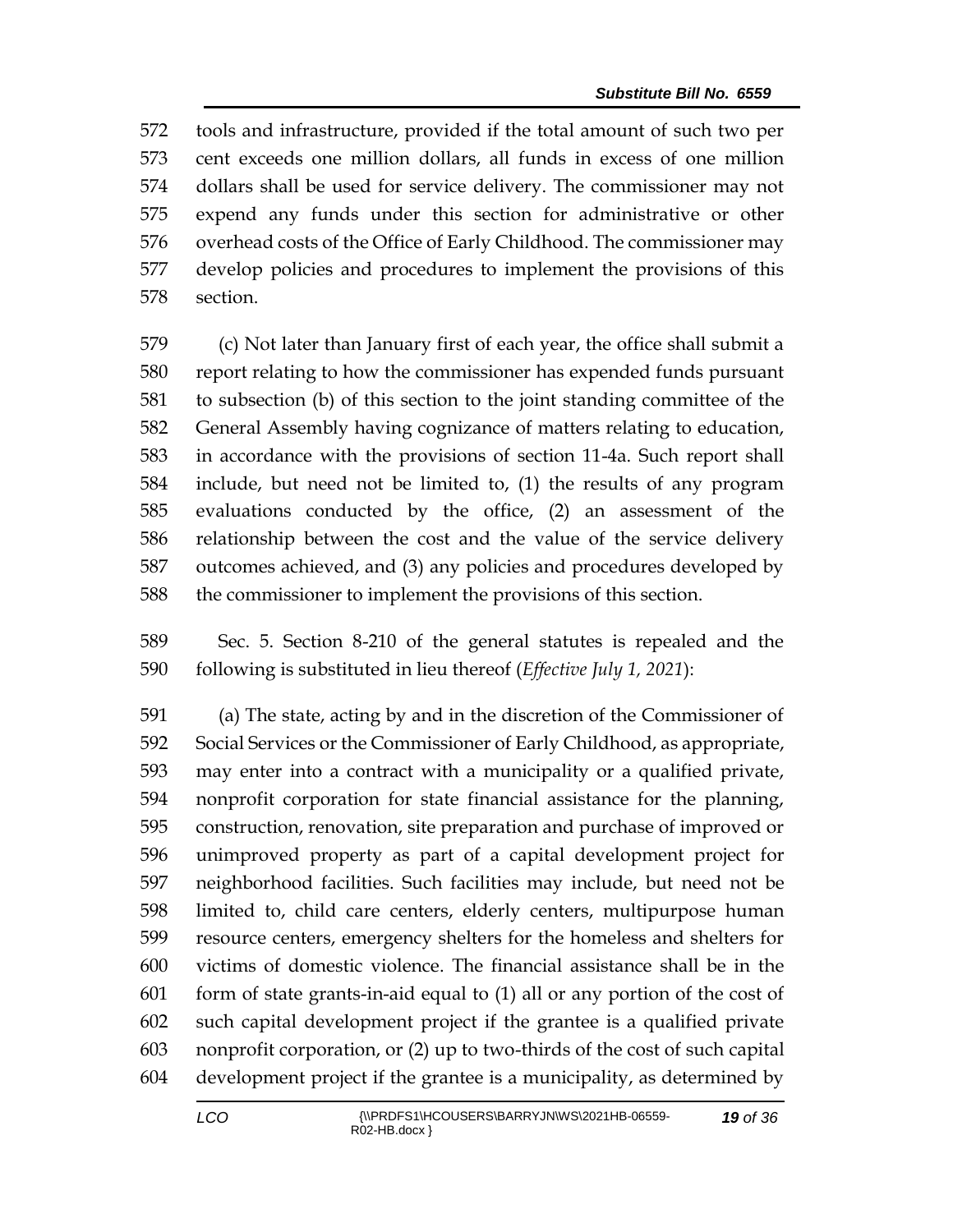the Commissioner of Social Services or the Commissioner of Early Childhood, as appropriate.

 (b) The state, acting by and in the discretion of the Commissioner of Early Childhood, may enter into a contract with a municipality, a group child care home or family child care home, as described in section 19a- 77, a human resource development agency or a nonprofit corporation for state financial assistance in developing and operating child care centers, group child care homes and family child care homes for children disadvantaged by reasons of economic, social or environmental conditions, provided no such financial assistance shall be available for the operating costs of any such child care center, group child care home or family child care home unless it has been licensed by the Commissioner of Early Childhood pursuant to section 19a-80, as amended by this act. Such financial assistance shall be available for a program of a municipality, of a group child care home or family child care home, of a human resource development agency or of a nonprofit corporation which may provide for personnel, equipment, supplies, activities, program materials and renovation and remodeling of the physical facilities of such child care centers, group child care homes or 624 family child care homes. Such contract shall provide for state financial assistance, within available appropriations, in the form of a state grant- in-aid (1) for a portion of the cost of such program, as determined by the Commissioner of Early Childhood, if not federally assisted, (2) equal to one-half of the amount by which the net cost of such program, as approved by the Commissioner of Early Childhood, exceeds the federal grant-in-aid thereof, or (3) in an amount not less than the per child cost as described in subdivision (1) of subsection (b) of section 10-16q, for each child in such program that is three or four years of age and each child that is five years of age who is not eligible to enroll in school, pursuant to section 10-15c, while maintaining services to children under three years of age under this section. For the fiscal year ending June 30, 2020, and each fiscal year thereafter, the amount per child pursuant to subdivision (3) of this subsection that is over the amount of the per child cost that was prescribed pursuant to the contract for the fiscal year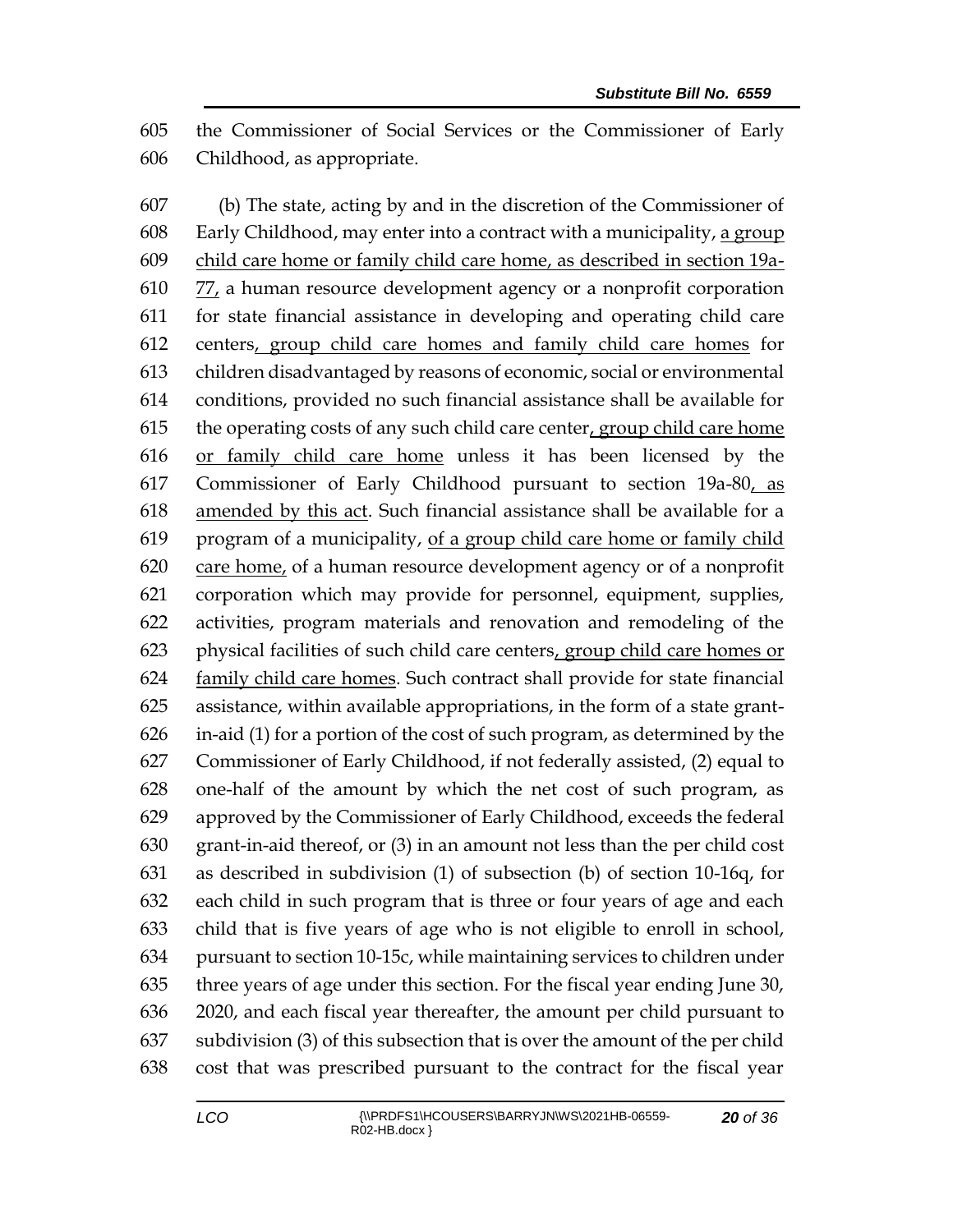ending June 30, 2019, shall be used exclusively to increase the salaries of early childhood educators employed at the child care center. The Commissioner of Early Childhood may authorize child care centers, 642 group child care homes and family child care homes receiving financial assistance under this subsection to apply a program surplus to the next program year. The Commissioner of Early Childhood shall consult with directors of child care centers in establishing fees for the operation of such centers.

 (c) The Office of Early Childhood, in consultation with representatives from child care centers, group child care homes and family child care homes, within available appropriations, shall develop guidelines for programs provided at state-contracted child care centers, group child care home and family child care homes. The guidelines shall include standards for program quality and design and identify short and long-term outcomes for families participating in such programs. The Office of Early Childhood, within available appropriations, shall provide a copy of such guidelines to each state-contracted child care center, group child care home and family child care home. Each state- contracted child care center, group child care home and family child care home shall use the guidelines to develop a program improvement plan for the next twelve-month period and shall submit the plan to the Office of Early Childhood. The plan shall include goals to be used for measuring such improvement. The Office of Early Childhood shall use the plan to monitor the progress of such child care center, group child care home or family child care home.

 (d) The state, acting by and in the discretion of the Commissioner of Early Childhood, may enter into a contract with a municipality, a group child care home or family child care home, a human resource development agency or a nonprofit corporation for state financial assistance for a project of renovation of any child care center, group child care home or family child care home receiving assistance under this section, to make such center accessible to persons with physical disabilities, in the form of a state grant-in-aid equal to (1) the total net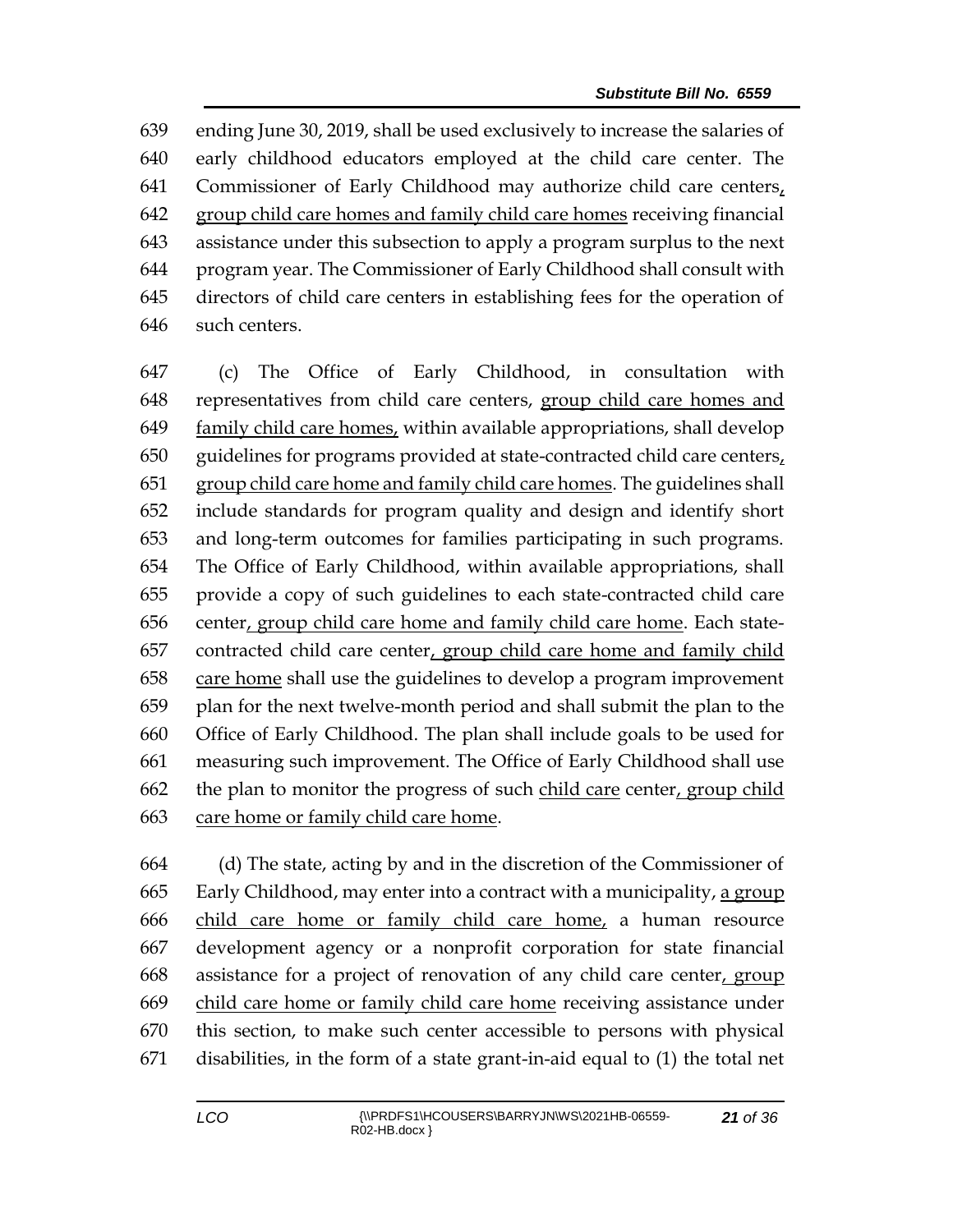cost of the project, as approved by the Commissioner of Early Childhood, or (2) the total amount by which the net cost of the project, as approved by the Commissioner of Early Childhood, exceeds the federal grant-in-aid thereof.

 (e) Any municipality, group child care home or family child care 677 home, human resource development agency or nonprofit corporation that enters into a contract pursuant to this section for state financial assistance for a child care center, group child care home or family child care home shall have sole responsibility for the development of the budget of the program provided at such child care center, group child care home or family child care home, including, but not limited to, personnel costs, purchases of equipment, supplies, activities and program materials, within the resources provided by the state under such contract. Upon local determination of a change in the type of child care services required in the area, a municipality, group child care home or family child care home, human resource development agency or nonprofit corporation may, within the limits of its annual budget and subject to the provisions of this subsection and sections 19a-77 to 19a-80, inclusive, as amended by this act, and 19a-82 to 19a-87a, inclusive, change its child care service. An application to change the type of child care service provided shall be submitted to the Commissioner of Early Childhood. Not later than forty-five days after the Commissioner of Early Childhood receives the application, the Commissioner of Early Childhood shall advise the municipality, human resource development agency or nonprofit corporation of the Commissioner of Early Childhood's approval, denial or approval with modifications of the application. If the Commissioner of Early Childhood fails to act on the application not later than forty-five days after the application's submittal, the application shall be deemed approved.

 (f) The Commissioner of Early Childhood may (1) with the approval of the Secretary of the Office of Policy and Management, authorize the expenditure of such funds for the purposes of this section as shall enable the Commissioner of Early Childhood to apply for, qualify for and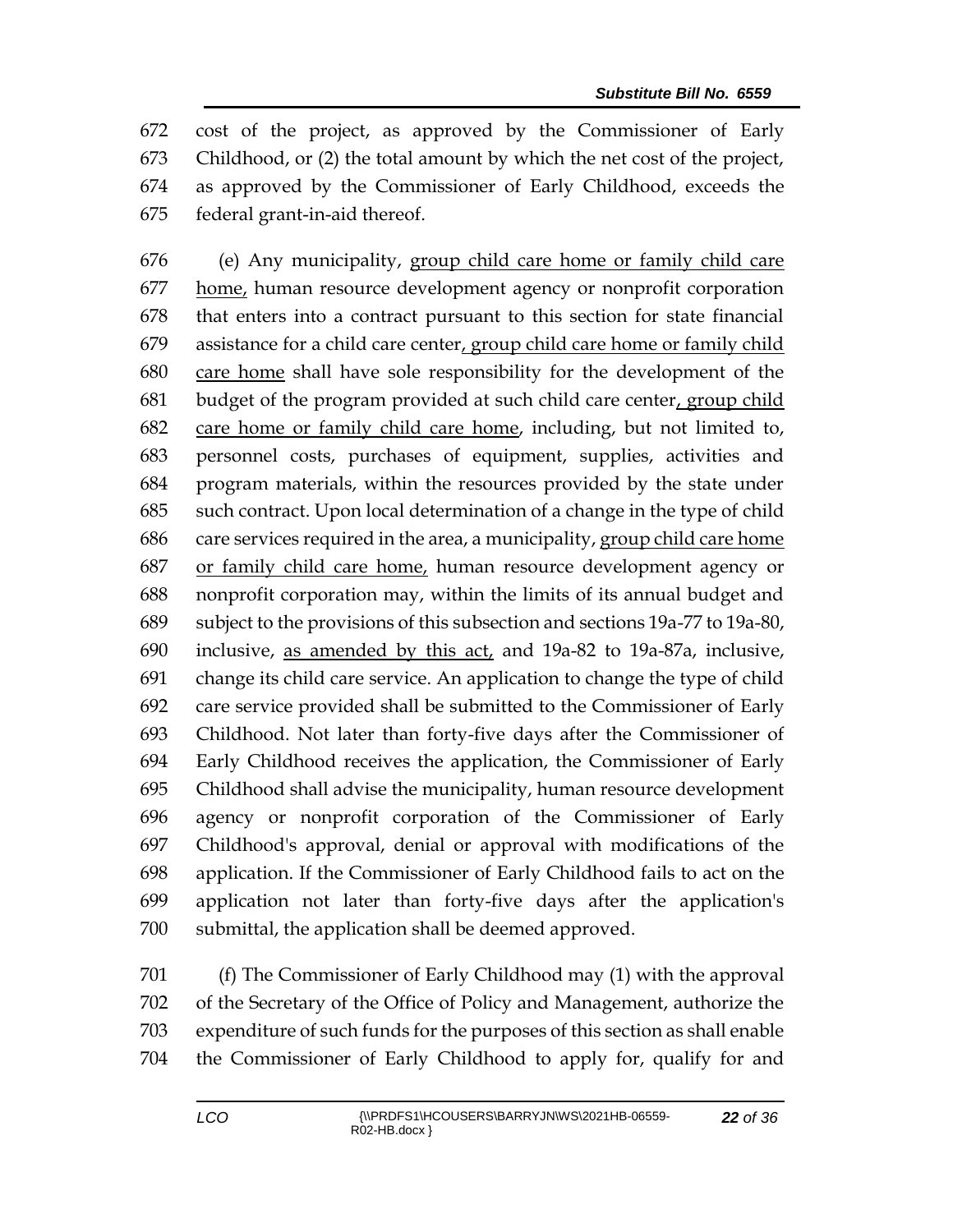provide the state's share of federally assisted child care services, and (2) expend an amount not to exceed two per cent of the amount appropriated for purposes of this section in a manner consistent with the provisions of section 10-509, as amended by this act. Sec. 6. Subsection (b) of section 10-500 of the general statutes is repealed and the following is substituted in lieu thereof (*Effective July 1, 2021*): (b) The office shall be responsible for: (1) Delivering services to young children and their families to ensure optimal health, safety and learning for each young child, including, but not limited to, coordinating agency efforts and data sharing in the two- generational initiative established pursuant to section 17b-112*l*; (2) Developing and implementing the early childhood information 718 system, in accordance with the provisions of section 10-501; (3) Developing and reporting on the early childhood accountability 720 plan, in accordance with the provisions of section 10-503; (4) Implementing a communications strategy for outreach to families, service providers and policymakers; (5) Beginning a state-wide longitudinal evaluation of the school readiness program examining the educational progress of children from prekindergarten programs to grade four, inclusive; (6) Developing, coordinating and supporting public and private partnerships to aid early childhood initiatives; (7) Developing a state-wide developmentally appropriate kindergarten entrance inventory that measures a child's level of preparedness for kindergarten, but shall not be used as a measurement tool for program accountability;

(8) Creating a unified set of reporting requirements for the purpose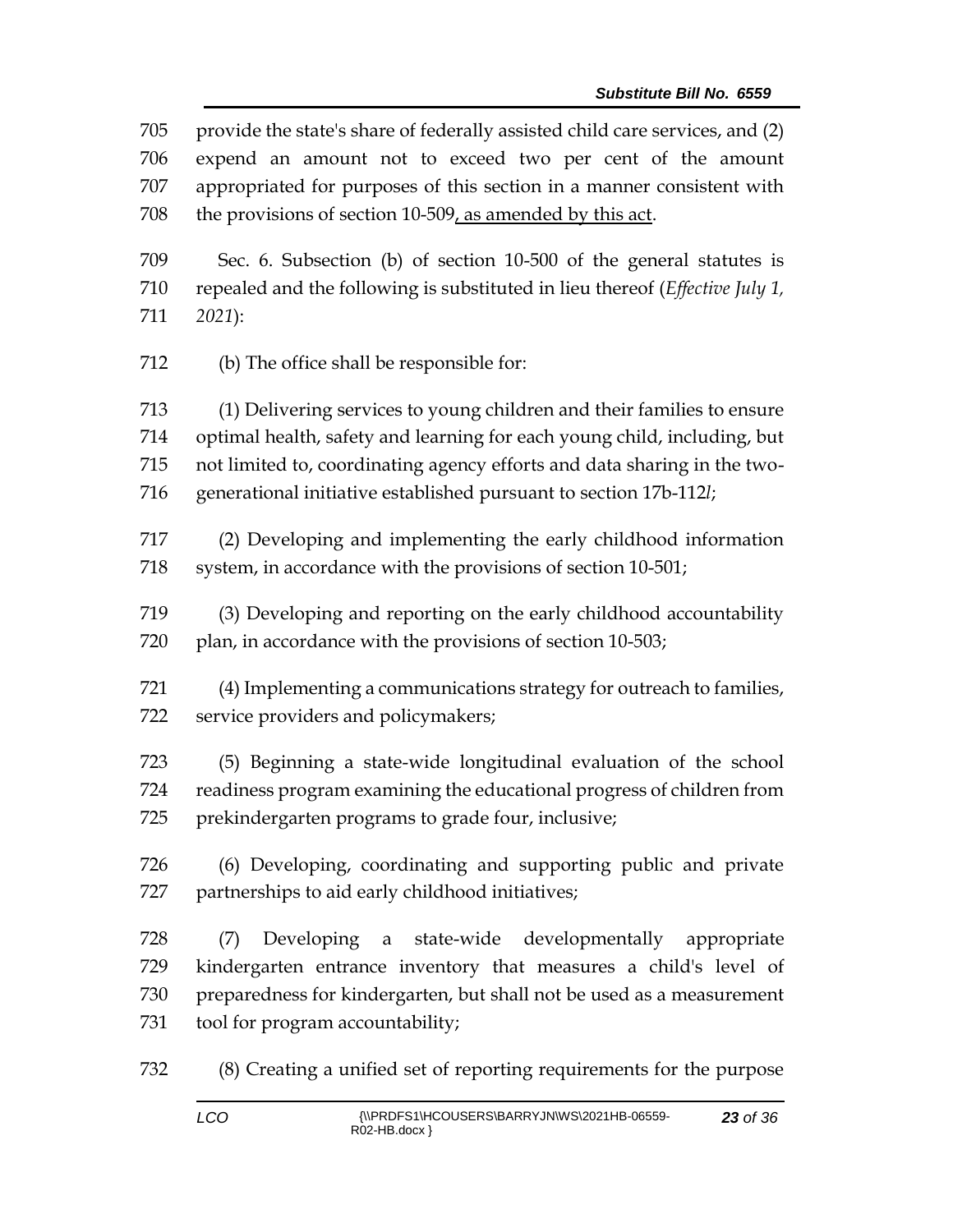of collecting the data elements necessary to perform quality assessments and longitudinal analysis;

 (9) Comparing and analyzing data collected pursuant to reporting requirements created under subdivision (8) of this subsection with the data collected in the state-wide public school information system, pursuant to section 10-10a, for population-level analysis of children and families;

 (10) Continually monitoring and evaluating all early care and education and child development programs and services, focusing on program outcomes in satisfying the health, safety, developmental and educational needs of all children; **[**, while retaining distinct separation between quality improvement services and licensing services for child care centers, group child care homes and family child care homes;**]**

 (11) Coordinating home visitation services across programs for young children;

 (12) Providing information and technical assistance to persons seeking early care and education and child development programs and services;

 (13) Assisting state agencies and municipalities in obtaining available federal funding for early care and education and child development programs and services;

 (14) Providing technical assistance to providers of early care and education programs and services to obtain licensing and improve program quality;

 (15) Establishing a quality rating and improvement system developed by the office that covers home-based, center-based and school-based early child care and learning;

 (16) Maintaining an accreditation facilitation initiative to assist early childhood care and education program and service providers in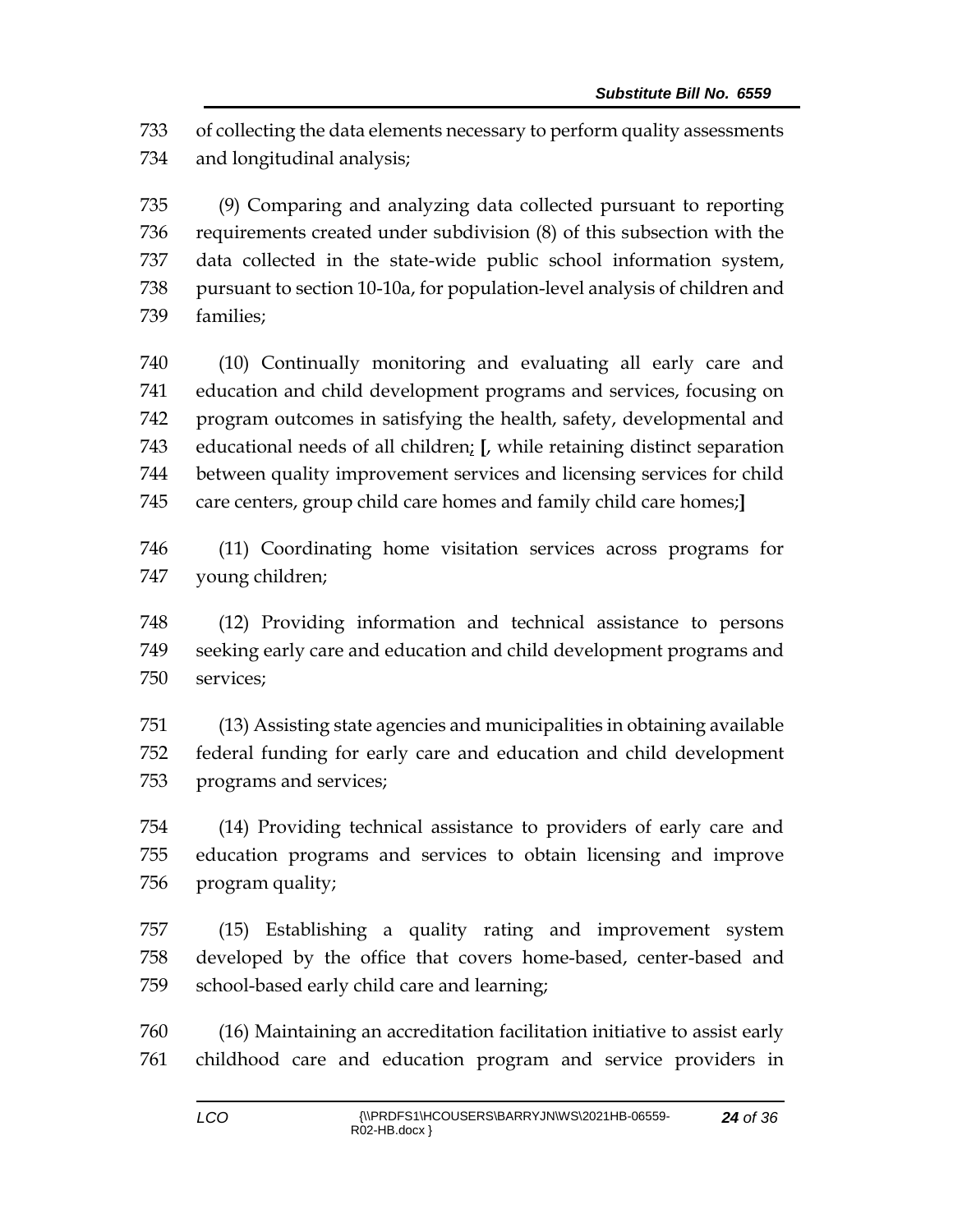achieving national standards and program improvement;

 (17) Consulting with the Early Childhood Cabinet, established pursuant to section 10-16z, and the Head Start advisory committee, established pursuant to section 10-16n;

 (18) Ensuring a coordinated and comprehensive state-wide system of professional development for providers and staff of early care and education and child development programs and services;

 (19) Providing families with opportunities for choice in services including quality child care and community-based family-centered services;

 (20) Integrating early childhood care and education and special education services;

 (21) Promoting universal access to early childhood care and education;

(22) Ensuring nonduplication of monitoring and evaluation;

 (23) Performing any other activities that will assist in the provision of early care and education and child development programs and services;

 (24) Developing early learning and development standards to be used by early care and education providers;

 (25) Developing and implementing a performance-based evaluation system to evaluate licensed child care centers, in accordance with the provisions of section 17b-749f; and

 (26) Promoting the delivery of services to infants and toddlers to ensure optimal health, safety and learning of children from birth to three years of age.

 Sec. 7. Subsection (c) of section 19a-80 of the general statutes is repealed and the following is substituted in lieu thereof (*Effective October*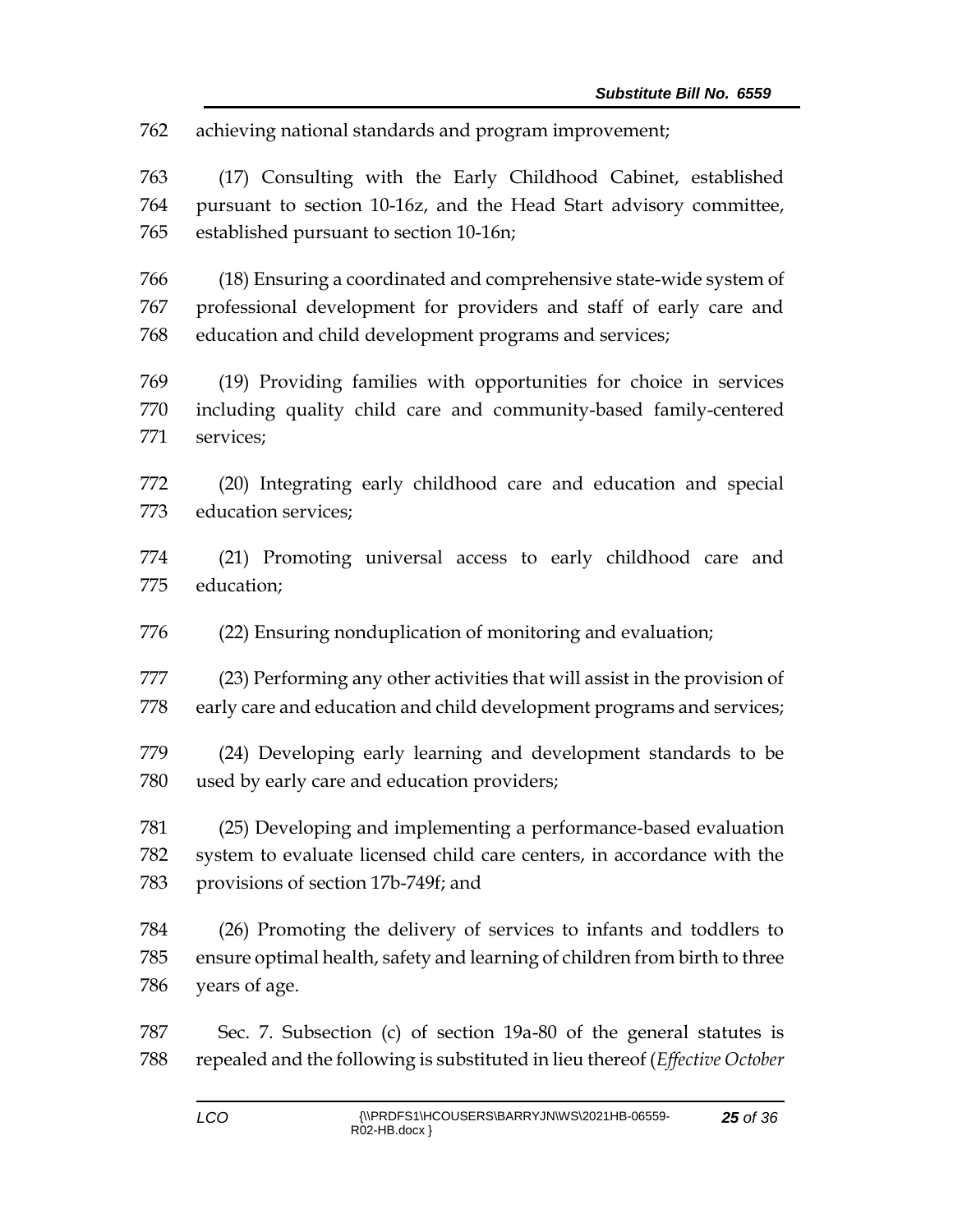*1, 2021*):

 (c) The commissioner **[**, within available appropriations,**]** shall require each prospective employee of a child care center or group child care home **[**in**]** for a position **[**requiring**]** that requires the provision of 793 care to a child or involves unsupervised access to any child in such child care center or group child care home, to submit to comprehensive background checks, including state and national criminal history records checks. The criminal history records checks required pursuant to this subsection shall be conducted in accordance with section 29-17a. The commissioner shall also request a check of the state child abuse registry established pursuant to section 17a-101k. **[**The Department of Social Services may agree to transfer funds appropriated for criminal history records checks to the Office of Early Childhood.**]** The Commissioner of Early Childhood shall notify each licensee of the provisions of this subsection. No such prospective employee shall **[**have unsupervised access to children in the child care center or group child care home until such comprehensive background check is completed and the Commissioner of Early Childhood permits such prospective employee to work in such child care center or group child care home**]** begin working in such child care center or group child care home until 809 the provisions of CFR  $98.43(d)(4)$ , as amended from time to time, have been satisfied.

 Sec. 8. Subsection (c) of section 19a-87b of the general statutes is repealed and the following is substituted in lieu thereof (*Effective October 1, 2021*):

 (c) The commissioner **[**, within available appropriations,**]** shall require each initial applicant or prospective employee of a family child care home in a position requiring the provision of care to a child, including an assistant or substitute staff member and each household member who is **[**sixteen**]** eighteen years of age or older, to submit to comprehensive background checks, including state and national criminal history records checks. The criminal history records checks required pursuant to this subsection shall be conducted in accordance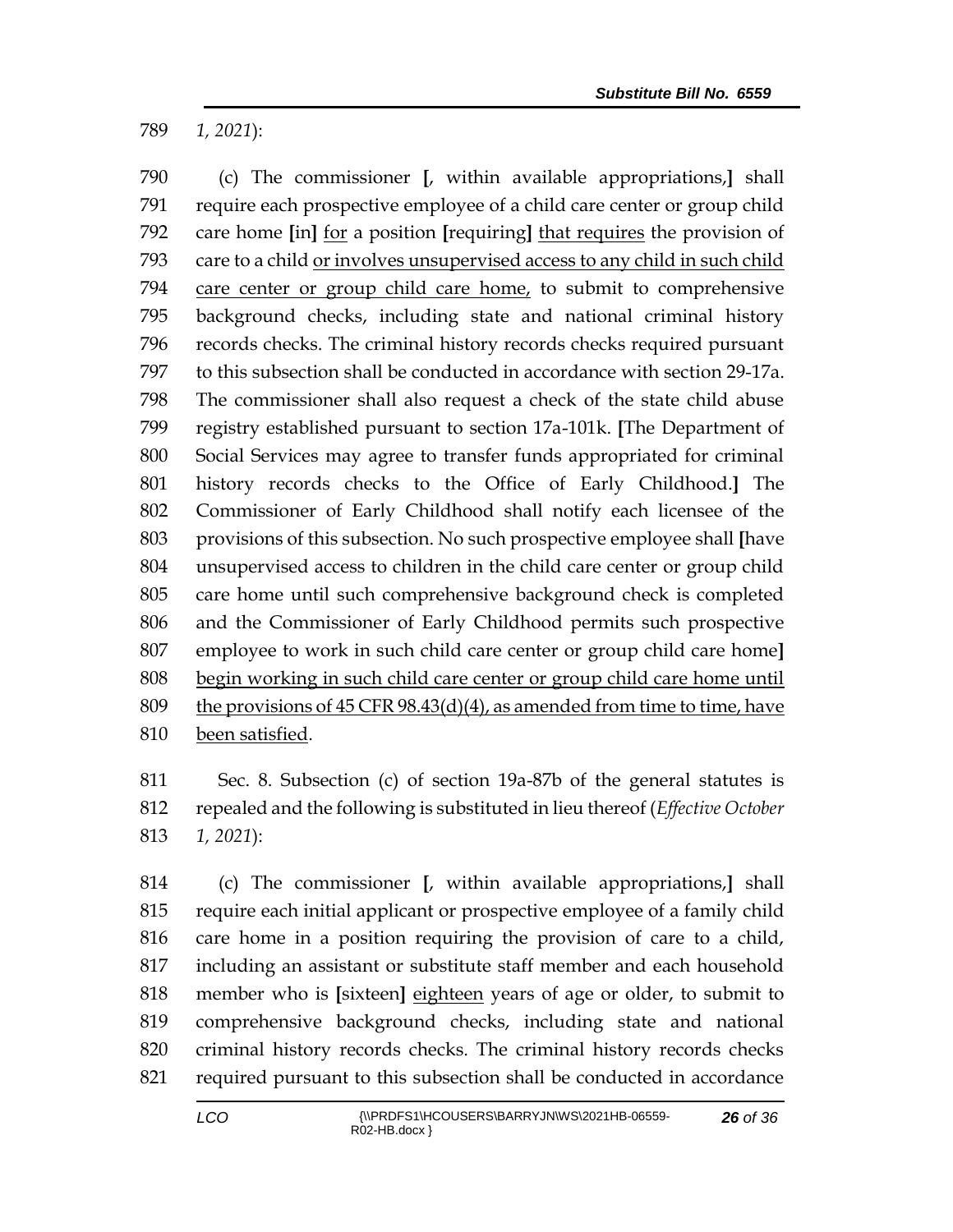with section 29-17a. The commissioner shall also request a check of the state child abuse registry established pursuant to section 17a-101k. The commissioner shall notify each licensee of the provisions of this subsection. For purposes of this subsection, "household member" means any person, other than the person who is licensed to conduct, operate or maintain a family child care home, who resides in the family child care home, such as the licensee's spouse or children, tenants and any other occupant.

 Sec. 9. Section 19a-421 of the general statutes is repealed and the following is substituted in lieu thereof (*Effective October 1, 2021*):

 (a) No person shall establish, conduct or maintain a youth camp without a license issued by the office. Applications for such license shall be made in writing at least thirty days prior to the opening of the youth camp on forms provided and in accordance with procedures established by the commissioner and shall be accompanied by a fee of eight hundred fifteen dollars or, if the applicant is a nonprofit, nonstock corporation or association, a fee of three hundred fifteen dollars or, if the applicant is a day camp affiliated with a nonprofit organization, for no more than five days duration and for which labor and materials are donated, no fee. All such licenses shall be valid for a period of one year from the date of issuance unless surrendered for cancellation or suspended or revoked by the commissioner for violation of this chapter or any regulations adopted under section 19a-428 and shall be renewable upon payment of an eight-hundred-fifteen-dollar license fee or, if the licensee is a nonprofit, nonstock corporation or association, a 847 three-hundred-fifteen-dollar license fee or, if the applicant is a day camp affiliated with a nonprofit organization, for no more than five days duration and for which labor and materials are donated, no fee.

 (b) The licensee for each youth camp licensed under this section shall require any person who is eighteen years of age or older and a 852 prospective employee of the youth camp for a position that requires the provision of care to a child, or involving unsupervised access to children at such youth camp, shall submit to a background check. Such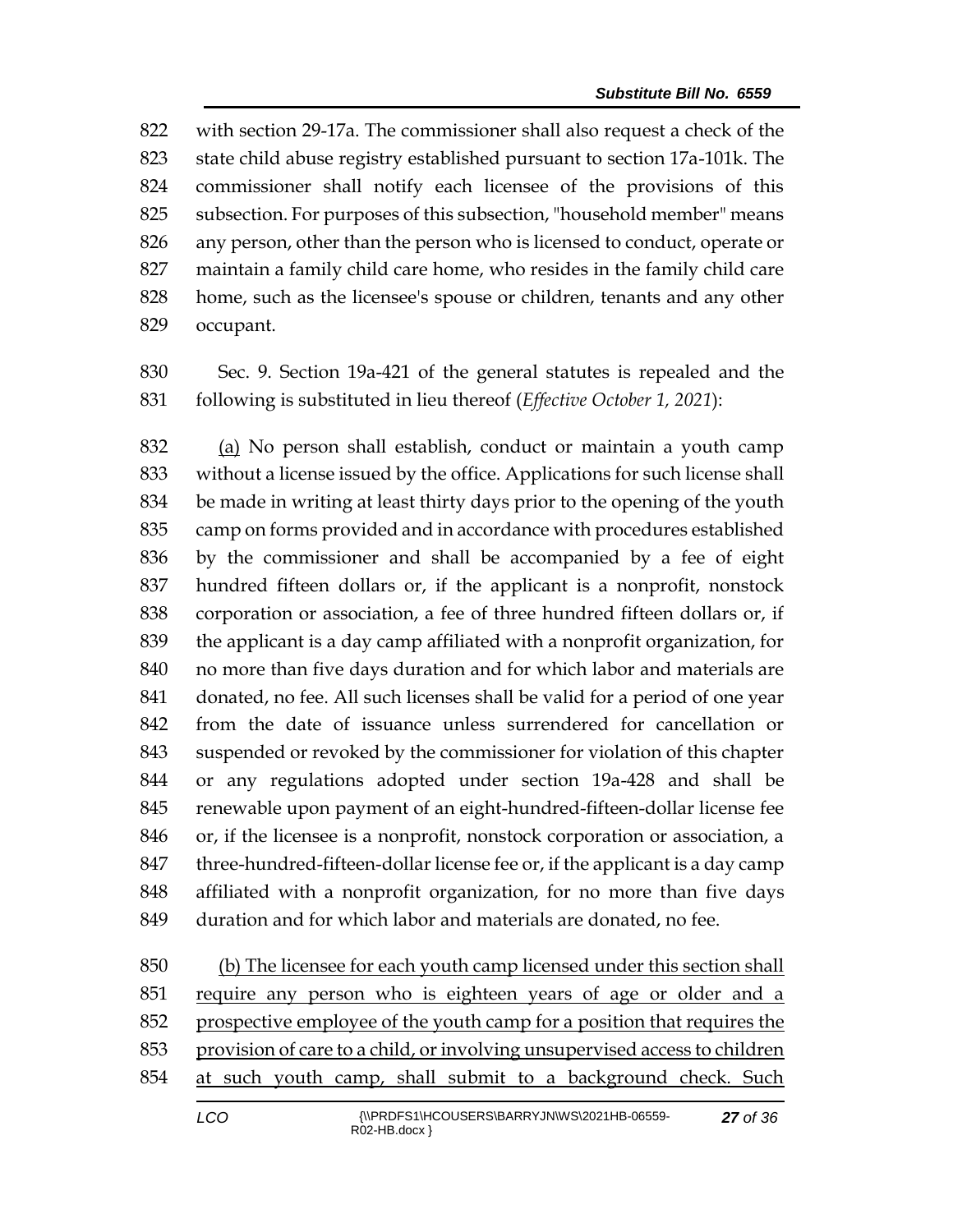background check shall include (1) a national criminal history records check, (2) a check of the registry established and maintained pursuant to section 54-257, (3) a check of the National Sex Offender Registry Public Website maintained by the United States Department of Justice, and (4) a check of the Department of Children and Families child abuse and neglect registry, established pursuant to section 17a-101k. For purposes of completing the check of the child abuse and neglect registry under this section, the licensee shall submit an authorization for release of information form for each prospective employee to the office and the office shall then request the Commissioner of Children and Families to conduct a check of the child abuse and neglect registry for each such prospective youth camp employee. A licensee shall maintain, on site at the youth camp, all records and documentation associated with each such background check and provide access to such records and documentation to the staff of the office. A background check required under this subsection shall be conducted at least once every five years for any youth camp staff member whose employment in any licensed youth camp occurs over more than five years. Any prospective employee of a youth camp who has satisfied the requirements of a comprehensive background check pursuant to subsection (c) of section 19a-80, as amended by this act, subsection (c) of section 19a-87b, as amended by this act, or subsection (a) of section 17b-749k, within the previous five years shall not be required to submit to an additional background check for the purposes of employment in a youth camp and such comprehensive background check shall satisfy the requirements of this subsection. Any prospective employee of a youth camp who holds a J-1 visa, H-1B visa or a R-1 visa issued by the United States Department of State shall not be required to submit to a background check under this section. Sec. 10. Section 10-530 of the general statutes is repealed and the following is substituted in lieu thereof (*Effective October 1, 2021*): (a) As used in this section:

- (1) "Child care facility" means a "child care center", "group child care
	-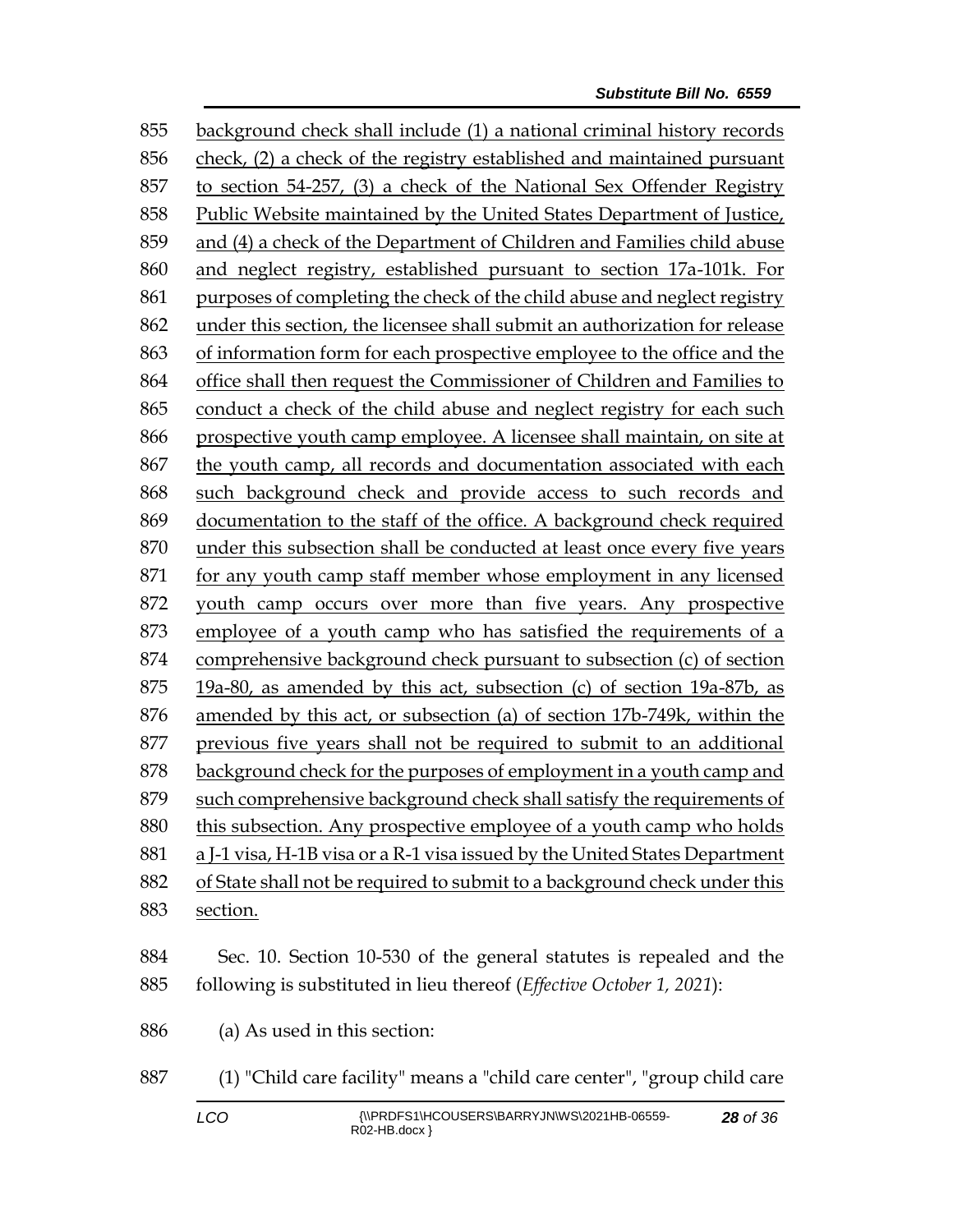home" or "family child care home" that provides "child care services", each as described in section 19a-77, or any provider of child care services under the child care subsidy program established pursuant to section 17b-749;

 (2) "Child care services provider or staff member" means any person who is (A) a licensee, employee, volunteer or alternate staff, assistant, substitute or household member of a child care facility, (B) a family child care provider, or (C) any other person who provides child care services under the child care subsidy program established pursuant to section 17b-749 but does not include a person who is providing child care services under the child care subsidy program (i) exclusively to children with whom such person is related, and (ii) without being issued a license to provide child care services by the Office of Early Childhood; and

 (3) "Family child care provider" means any person who provides child care services under the child care subsidy program established pursuant to section 17b-749 (A) in a family child care home, as defined in section 19a-77, or (B) in a home not requiring a license pursuant to subdivision (4) of subsection (b) of section 19a-77.

 (b) The comprehensive background checks required pursuant to 907 subsection (c) of section 19a-80, as amended by this  $act<sub>t</sub>$  subsection (c) of section 19a-87b, as amended by this act, and subsection (a) of section 17b-749k, shall be conducted at least once every five years for each child care services provider or staff member in accordance with the provisions of 45 CFR 98.43, as amended from time to time.

 (c) Any person who applies for a position at a child care facility in the state shall not be required to submit to such comprehensive background checks if such person (1) is an employee of a child care facility in the state, or has not been separated from employment as a child care services provider or staff member in the state for a period of more than one hundred eighty days, and (2) has successfully completed such comprehensive background checks in the previous five years. Nothing in this section prohibits the Commissioner of Early Childhood from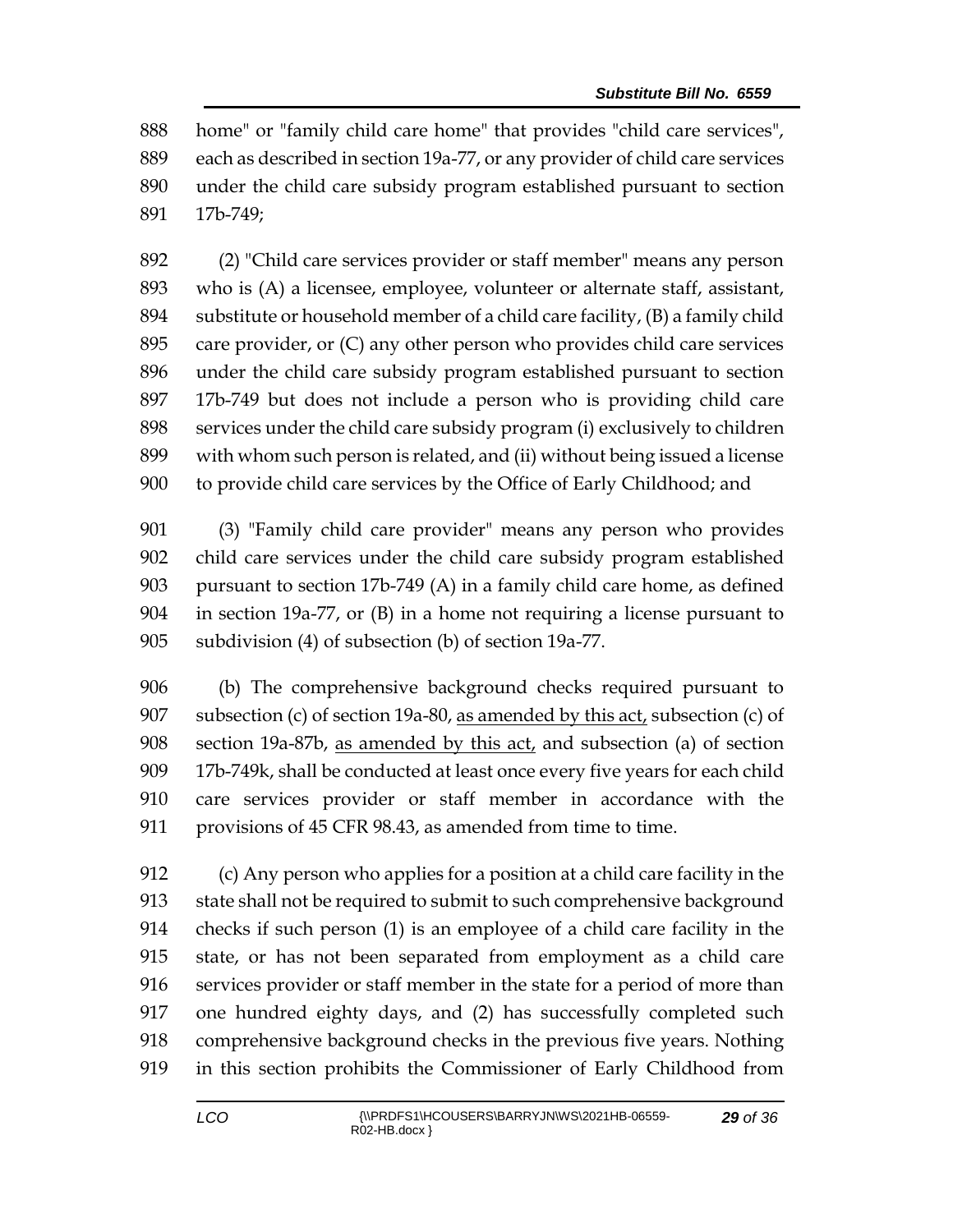requiring that a person applying for a position as a child care services provider or staff member submit to comprehensive background checks more than once during a five-year period.

923 (d) Any person required to submit to comprehensive background checks pursuant to subsection (c) of section 19a-80, as amended by this act, subsection (c) of section 19a-87b, as amended by this act, and subsection (a) of section 17b-749k, may submit a request, in writing, to the Commissioner of Early Childhood for a waiver of the requirement to submit fingerprints. Such request shall include such person's name and date of birth, and evidence that such person is unable to satisfy such fingerprints requirement due to a medical condition, including, but not limited to, a birth defect, physical deformity, skin condition or psychiatric condition. Upon the granting of a waiver to a person under this subsection, the Office of Early Childhood shall conduct a state criminal history records check of such person by using the name and date of birth that was provided in the request for a waiver by such person.

 Sec. 11. Section 17b-751b of the general statutes is repealed and the following is substituted in lieu thereof (*Effective July 1, 2021*):

 (a) The Commissioner of Early Childhood shall establish the structure for a state-wide **[**system for a Nurturing Families Network**]** Connecticut Home Visiting System, which demonstrates the benefits of preventive services by significantly reducing the abuse and neglect of infants and young children, and by enhancing parent-child relationships through **[**hospital-based**]** community-based assessment 945 with home outreach follow-up on infants and young children and their 946 families within families identified as high risk.

 (b) The commissioner shall: (1) **[**Develop the comprehensive risk assessment to be used by the Nurturing Families Network's providers; (2) develop the training program, standards, and protocols for the pilot programs;**]** Ensure that all home visiting programs are one or more of the evidence-based home visiting models that meet the criteria for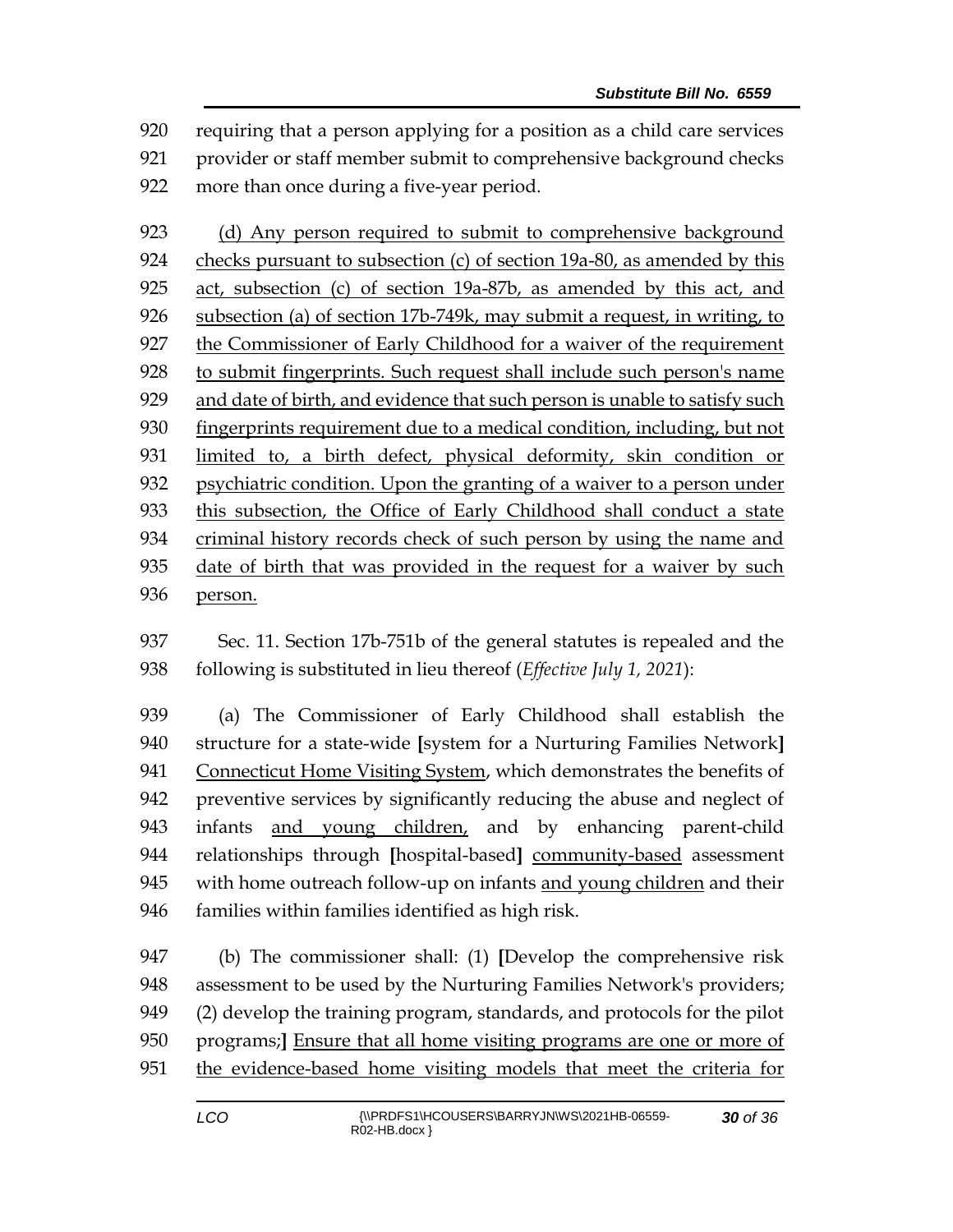evidence of effectiveness developed by the federal Department of Health and Human Services; (2) provide oversight of home visiting programs to insure model fidelity; and (3) develop, issue and evaluate requests for proposals to procure the services required by this section. In evaluating the proposals, the commissioner shall take into consideration the most effective and consistent service delivery system allowing for the continuation of current public and private programs.

 (c) The commissioner shall establish a data system to enable the programs to document the following information in a standard manner: (1) The level of screening and assessment; (2) profiles of risk and family demographics; (3) the incidence of child abuse and neglect; (4) rates of child development; and (5) any other information the commissioner deems appropriate.

 (d) The commissioner shall report to the General Assembly, in accordance with the provisions of section 11-4a, on the establishment, implementation and progress of the **[**Nurturing Families Network**]** Connecticut Home Visiting System, on July first of each year.

 (e) The commissioner may expend an amount not to exceed two per cent of the amount appropriated for purposes of this section in a manner 971 consistent with the provisions of section 10-509, as amended by this act.

 Sec. 12. Section 17b-751d of the general statutes is repealed and the following is substituted in lieu thereof (*Effective July 1, 2021*):

 The Office of Early Childhood shall be the lead state agency for community-based, prevention-focused programs and activities designed to strengthen and support families to prevent child abuse and neglect. The responsibilities of the office shall include, but not be limited to, collaborating with state agencies, hospitals, clinics, schools and community service organizations, to: (1) Initiate programs to support families at risk for child abuse or neglect; (2) assist organizations to recognize child abuse and neglect; (3) encourage community safety; (4) increase broad-based efforts to prevent child abuse and neglect; (5)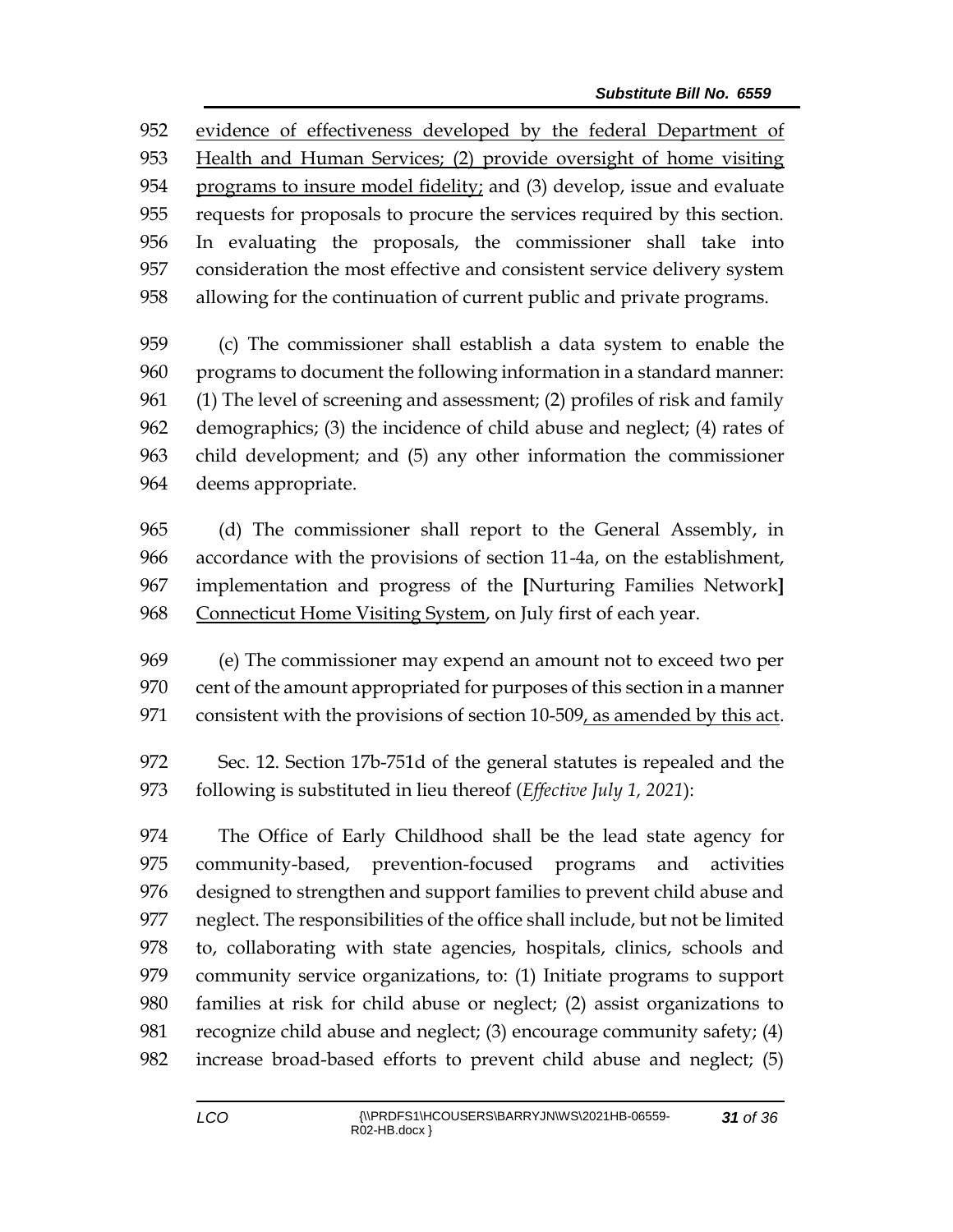create a network of agencies to advance child abuse and neglect prevention; and (6) increase public awareness of child abuse and neglect issues. The office, subject to available state, federal and private funding, shall be responsible for implementing and maintaining programs and services, including, but not limited to: (A) **[**The Nurturing Families 988 Network<sup>]</sup> Connecticut Home Visiting System, established pursuant to **[**subsection (a) of**]** section 17b-751b, as amended by this act; (B) **[**Family Empowerment Initiative programs; (C)**]** Help Me Grow; **[**(D) Family School Connection; (E) support services for residents of a respite group home for girls; (F) volunteer services; (G)**]** (C) family development training; **[**(H)**]** (D) shaken baby syndrome prevention; **[**and (I) child sexual abuse prevention**]** (E) working with parents who are incarcerated; (F) promoting the work of doulas to help women with the highest risk of poor pregnancy outcomes to achieve healthy birth outcomes; and (G) supporting homeless diversion for families with young children.

 Sec. 13. Subsection (a) of section 17b-261 of the general statutes is repealed and the following is substituted in lieu thereof (*Effective July 1, 2021*):

 (a) Medical assistance shall be provided for any otherwise eligible person whose income, including any available support from legally liable relatives and the income of the person's spouse or dependent child, is not more than one hundred forty-three per cent, pending approval of a federal waiver applied for pursuant to subsection (e) of this section, of the benefit amount paid to a person with no income under the temporary family assistance program in the appropriate region of residence and if such person is an institutionalized individual as defined in Section 1917 of the Social Security Act, 42 USC 1396p(h)(3), and has not made an assignment or transfer or other disposition of property for less than fair market value for the purpose of establishing eligibility for benefits or assistance under this section. Any such disposition shall be treated in accordance with Section 1917(c) of the Social Security Act, 42 USC 1396p(c). Any disposition of property made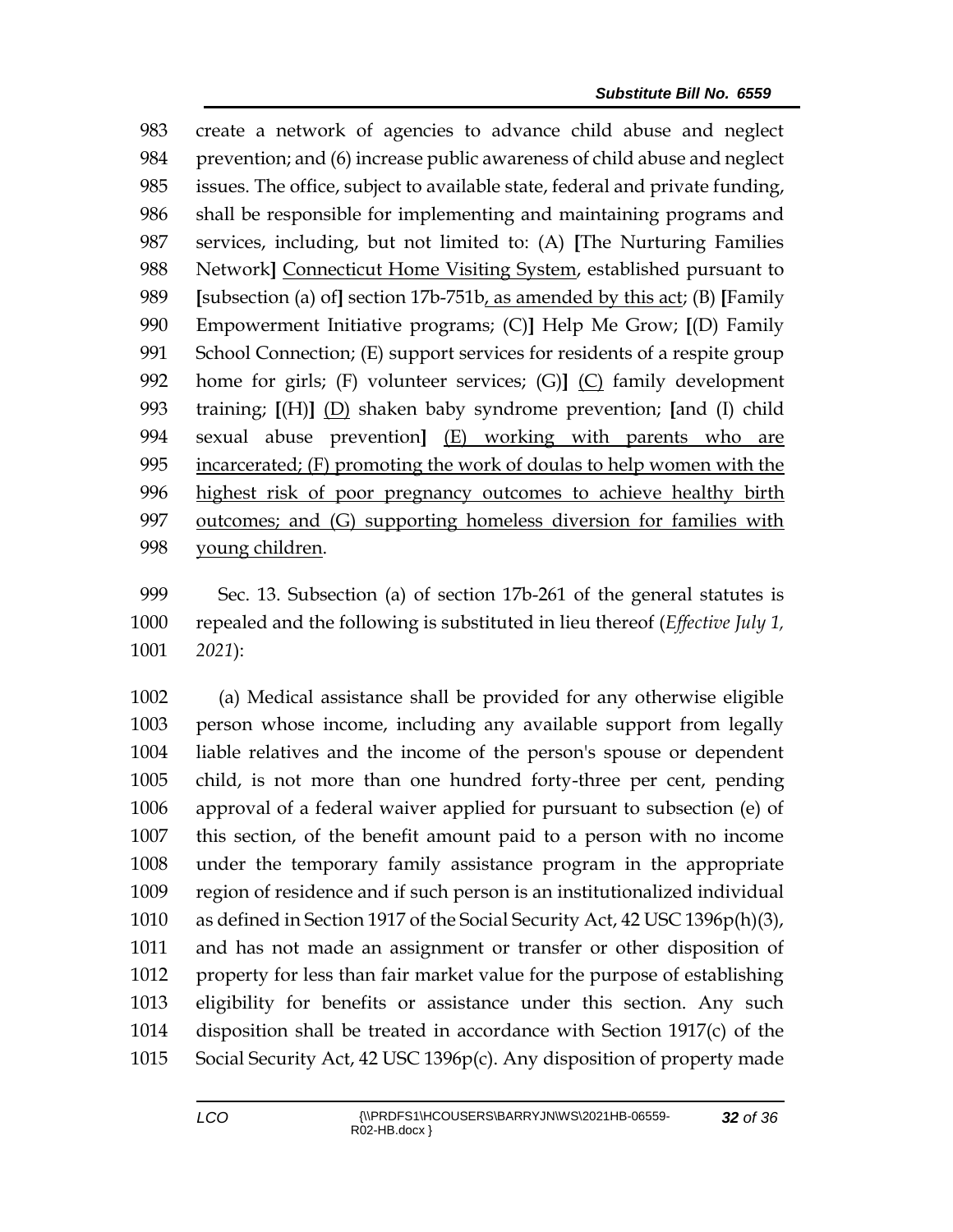on behalf of an applicant or recipient or the spouse of an applicant or recipient by a guardian, conservator, person authorized to make such disposition pursuant to a power of attorney or other person so authorized by law shall be attributed to such applicant, recipient or spouse. A disposition of property ordered by a court shall be evaluated in accordance with the standards applied to any other such disposition for the purpose of determining eligibility. The commissioner shall establish the standards for eligibility for medical assistance at one hundred forty-three per cent of the benefit amount paid to a household of equal size with no income under the temporary family assistance program in the appropriate region of residence. In determining eligibility, the commissioner shall not consider as income Aid and Attendance pension benefits granted to a veteran, as defined in section 27-103, or the surviving spouse of such veteran. Except as provided in section 17b-277 and section 17b-292, the medical assistance program shall provide coverage to persons under the age of nineteen with household income up to one hundred ninety-six per cent of the federal poverty level without an asset limit and to persons under the age of nineteen, who qualify for coverage under Section 1931 of the Social Security Act, with household income not exceeding one hundred ninety-six per cent of the federal poverty level without an asset limit, and their parents and needy caretaker relatives, who qualify for coverage under Section 1931 of the Social Security Act, with household income not exceeding one hundred fifty-five per cent of the federal poverty level without an asset limit. Such levels shall be based on the regional differences in such benefit amount, if applicable, unless such levels based on regional differences are not in conformance with federal law. Any income in excess of the applicable amounts shall be applied as may be required by said federal law, and assistance shall be granted for the balance of the cost of authorized medical assistance. The Commissioner of Social Services shall provide applicants for assistance under this section, at the time of application, with a written statement advising them of (1) the effect of an assignment or transfer or other disposition of property on eligibility for benefits or assistance, (2) the effect that having income that exceeds the limits prescribed in this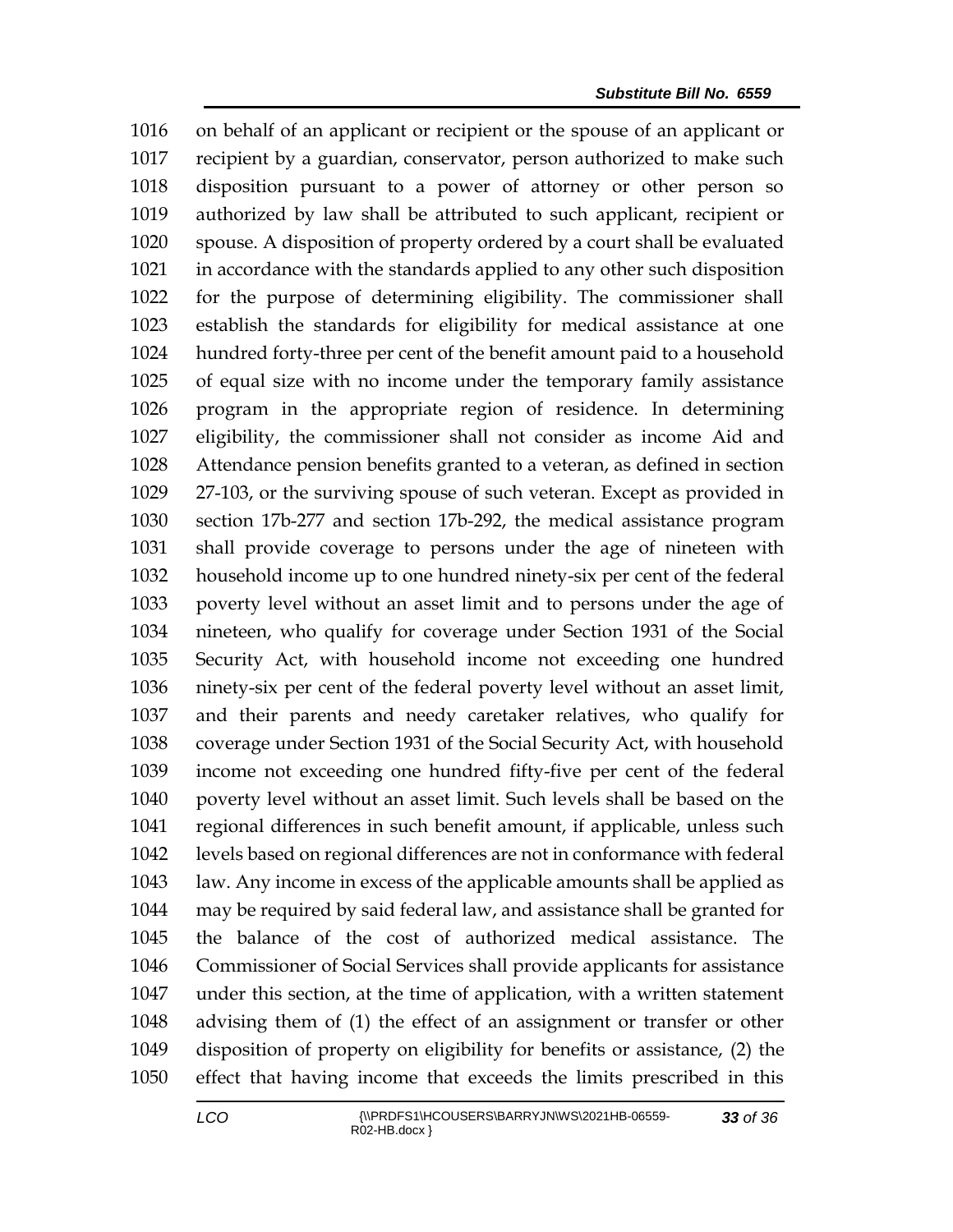subsection will have with respect to program eligibility, and (3) the availability of, and eligibility for, services provided by the **[**Nurturing Families Network**]** Connecticut Home Visiting System, established pursuant to section 17b-751b, as amended by this act. For coverage dates on or after January 1, 2014, the department shall use the modified adjusted gross income financial eligibility rules set forth in Section 1902(e)(14) of the Social Security Act and the implementing regulations to determine eligibility for HUSKY A, HUSKY B and HUSKY D applicants, as defined in section 17b-290. Persons who are determined ineligible for assistance pursuant to this section shall be provided a written statement notifying such persons of their ineligibility and advising such persons of their potential eligibility for one of the other insurance affordability programs as defined in 42 CFR 435.4.

 Sec. 14. Section 17b-277a of the general statutes is repealed and the following is substituted in lieu thereof (*Effective July 1, 2021*):

 The Commissioners of Public Health, Social Services and Mental Health and Addiction Services shall jointly establish a program to inform applicants to the Healthy Start program about the availability of, and eligibility for, services provided by the **[**Nurturing Families Network**]** Connecticut Home Visiting System, established pursuant to 1071 section 17b-751b, as amended by this act.

 Sec. 15. (NEW) (*Effective July 1, 2021*) Upon the request of a director of an early intervention service program participating in the birth-to- three program, established pursuant to section 17a-248b of the general statutes, the Commissioner of Education may permit any person who holds an endorsement in the areas of (1) comprehensive special education, (2) integrated early childhood and special education, (3) partially sighted, (4) blind, and (5) hard of hearing, to teach within the birth-to-three program. Such permission shall be valid during the period of such person's certificate, permit or authorization and may be extended by the commissioner, upon request of the birth-to-three service provider, upon renewal of such person's certificate, permit or authorization by the commissioner.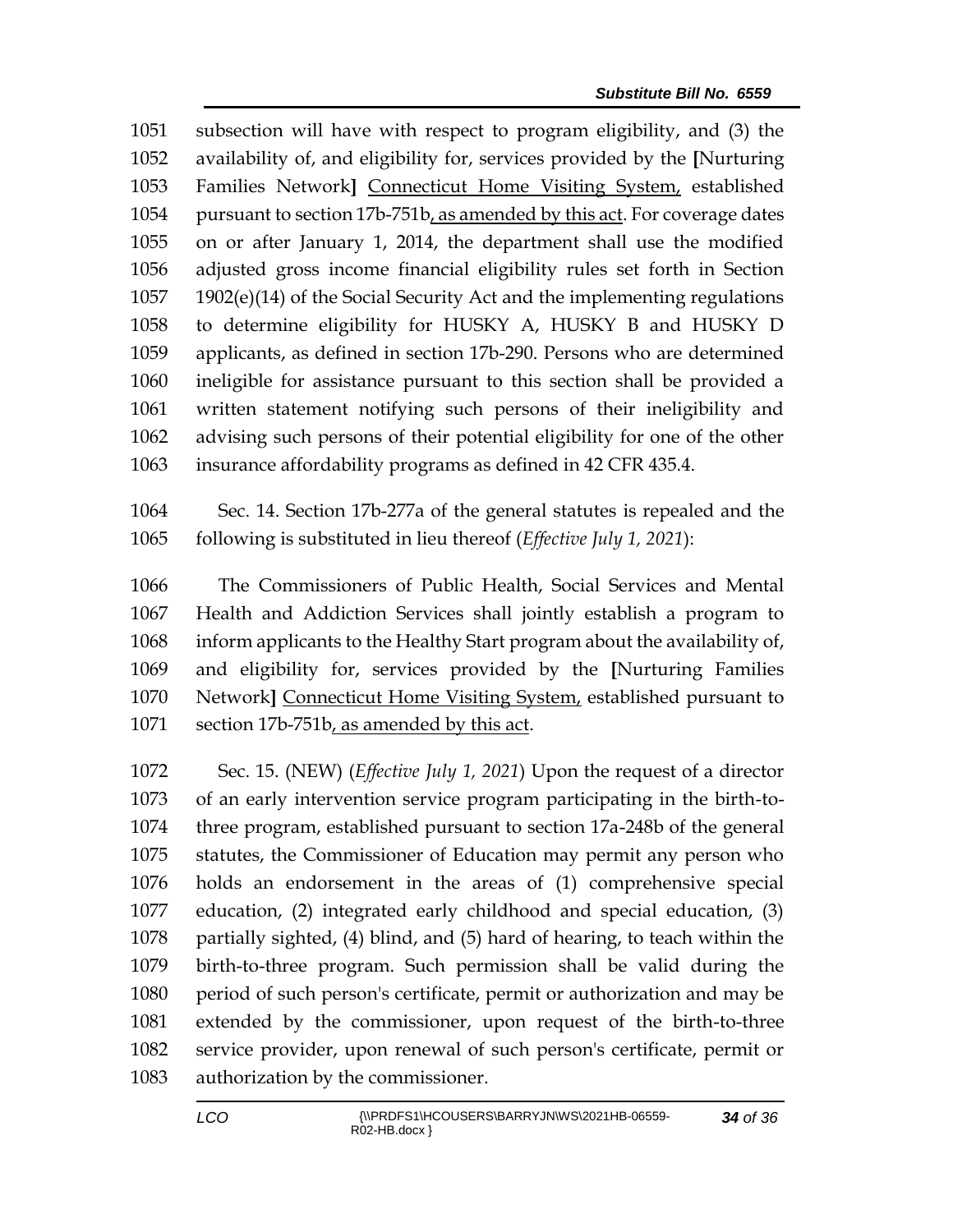Sec. 16. Section 19a-425 of the general statutes is repealed and the following is substituted in lieu thereof (*Effective from passage*):

 (a) Any person who establishes, conducts or maintains a youth camp without a license as required by this chapter for a first offense shall be subject to a civil penalty of not more than one thousand dollars, and for a second or subsequent offense shall be subject to a civil penalty of not more than one thousand five hundred dollars, and each day during which a youth camp is conducted or maintained without a license, after notification to such person by the commissioner, shall constitute a separate offense. The commissioner may apply to the superior court for the judicial district of Hartford, or for the judicial district where the defendant named in such application resides, for an injunction to restrain the operation or maintenance of a youth camp by any person other than a licensed operator. The application for such injunction or the issuance of the same shall be in addition to and shall not relieve any such person from the imposition of a civil penalty under this section. In connection with any such application for an injunction, it shall not be necessary to prove that an adequate remedy at law does not exist.

 (b) If the Commissioner of Early Childhood has reason to believe that a violation has occurred for which a civil penalty is authorized by subsection (a) of this section, the commissioner may send to such person or officer by certified mail, return receipt requested or personally serve upon such person or officer, a notice that shall include: (1) A reference to the section or sections of the general statutes or regulations involved; (2) a short and plain statement of the matters asserted or charged; (3) a statement of the maximum civil penalty that may be imposed for such violation; and (4) a statement of the party's right to request a hearing. Such person or officer shall submit any request for a hearing in writing to the commissioner not later than thirty days after the notice is mailed or served.

 (c) If such person or officer so requests, the commissioner shall cause a hearing to be held. The hearing shall be held in accordance with the provisions of chapter 54. If such person or officer fails to request a